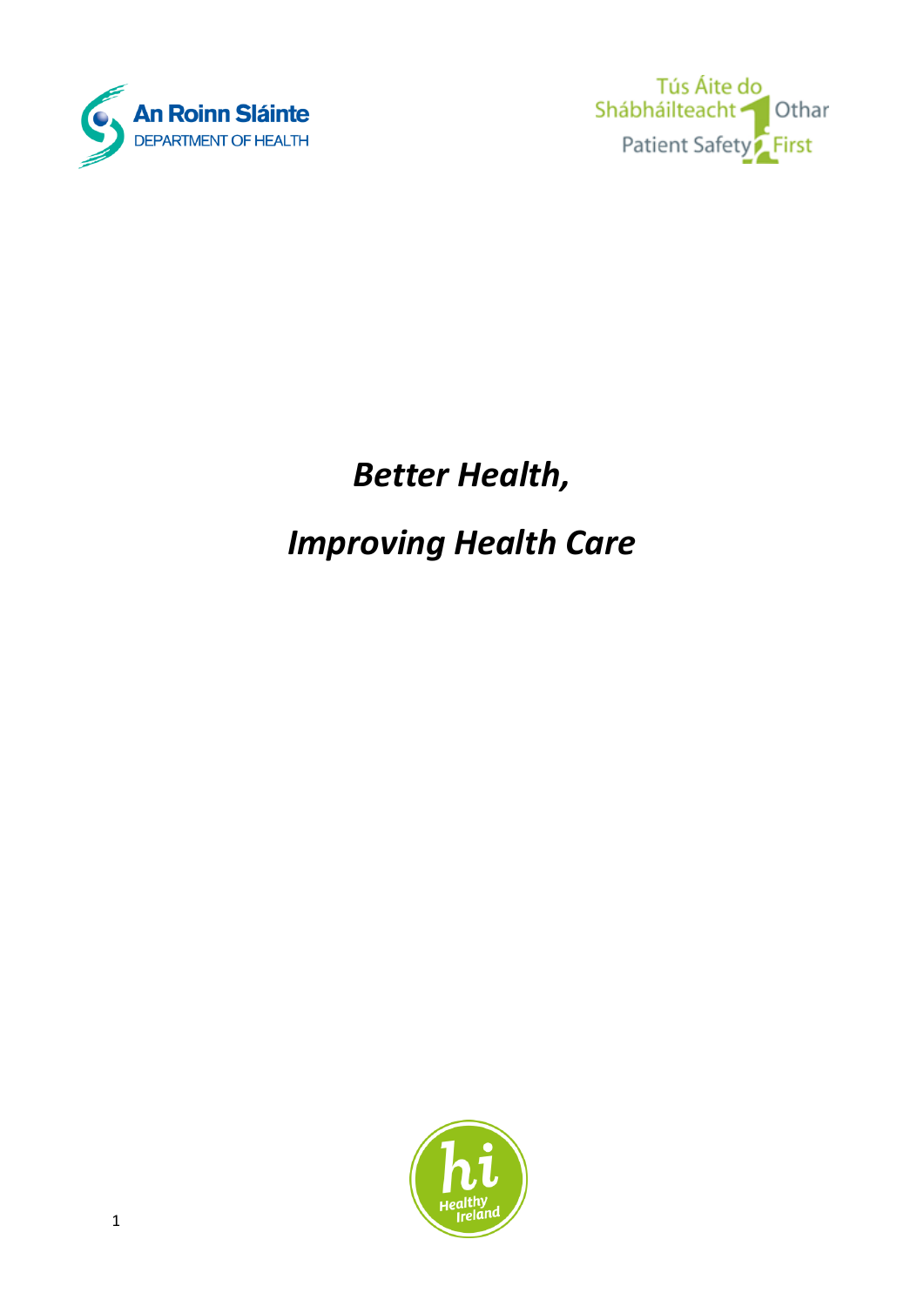## *Overview*

1. The purpose of this document is to provide some strategic considerations to inform the task of developing a clear and coherent agenda for action to improve the health service. A more responsive and improved health service is achievable, but only on the basis of a more effective and integrated model of care.

#### *Short-term action must support the long-term vision*

2. The strategy outlined here encompasses both short-term and long-term perspectives. Purposeful action is required to address the needs of our health service, which must be consistent with a long-term vision, but which must also deliver tangible benefits to patients and service users in the short term. Significant change is needed, but implementation must be progressive and take account of the priority to avoid adverse short term consequences for ongoing service delivery.

#### *Health services should be planned, organised and delivered to meet population health needs*

3. Any strategy for health service reform must be clearly based on population health needs. A population-based framework should support the formulation and implementation of evidence-based policy and the planning, organisation and evaluation of health services. We need to ensure that the model of healthcare is capable of responding at a pace which matches ongoing changes in demographic structure and patterns of demand. This requires greater focus by planners, providers and the health workforce on population health needs as well as responsiveness to changes in such needs.

#### *The starting point for a more effective and integrated model of care is the development of comprehensive primary care*

4. The key requirement is to build a model of care focused on the provision of integrated care, provided as far as possible within primary care, consistent with the highest standards of patient safety. While acute hospital care will always be an essential part of the health service, it needs to be provided within an integrated model which seeks to avoid unnecessary hospital stays. Where patients need acute services the transition between primary, acute and community care must be well-managed so that it is effective, efficient and safe.

#### *Not least because the existing system is unsustainable*

5. This approach will provide a better patient experience and better health outcomes, but it is also vital if the health services are to deal effectively with the demographic pressures and rising burden of chronic disease, which are no longer simply a future concern, but are real and present in the demands currently being faced by the health service. This approach is also essential to driving efficiency and better value-for-money across the system. Although during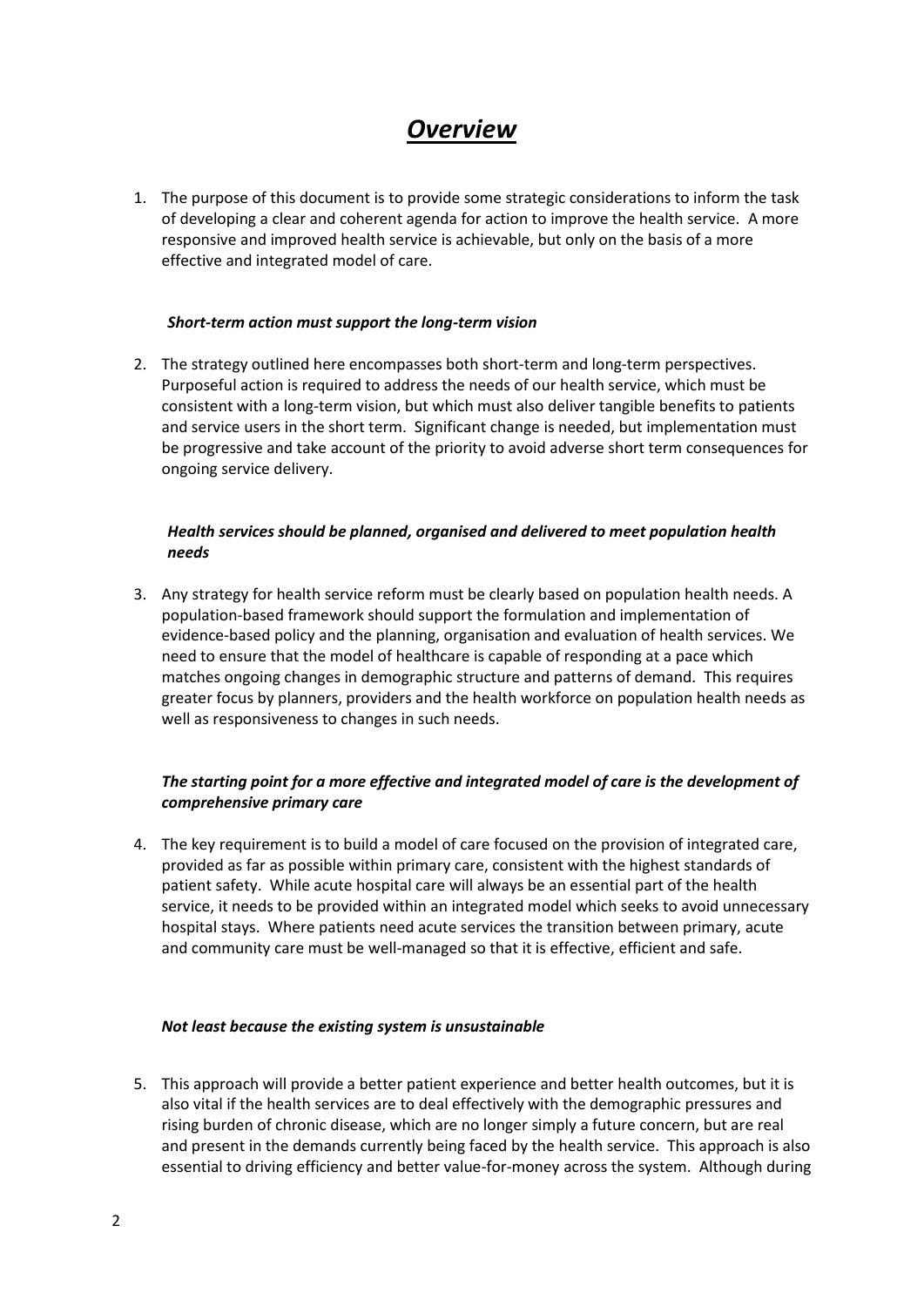the economic crisis the health service managed an overall increase in its activities with a smaller budget, to meet future health needs on a more sustainable basis a much more effective and modern operating model will be required.

#### **Investing resources where they can make the greatest impact**

6. As the Irish economy recovers, Government may have some resources to commit to enhancing the provision of health services. It is vital that any such investment deliver clear health benefits, but also that such resources are directed in a strategic manner to facilitate deep impact reform in line with modern models of care, and ensure long-term sustainability given growing demographic pressures.

#### *Irish People are living longer*

7. Between 2003 and 2013, life expectancy in Ireland for males increased from 75.7 years to 79 years and for females from 80.7 to 83.1 years. The proportionate gains in life expectancy in Ireland over the period were the fourth highest of the 34 OECD member countries. This is the welcome result of many factors including advances in health technology and health services. Age standardised death rates from circulatory diseases have been reduced by 50% between 2000 and 2014. For diseases of the circulatory system rates of mortality are some 9% below the EU average (2012 data from Eurostat). Cancer death rates (excluding cancer of the trachea, bronchus and lung) fell by 15% from 2000 to 2014, while death rates for respiratory disease (including cancer of the trachea, bronchus and lung) fell by 45% over the same time period.

#### *Which brings with it new healthcare needs*

- 8. Longer life expectancy is a welcome development, since it signifies that Irish people are living longer, healthier lives, with health services making an important contribution to this achievement. It also, however, brings challenges. Population ageing is no longer a future eventuality – it is a present day reality that is being felt on the front-line of our health services. The number of people over 85 years in Ireland is currently increasing by approximately 3.3% each year, according to CSO estimates. The effect of ageing on health services is complex, particularly since, for many people, it implies living longer and continuing to enjoy good health. Inevitably, however, an ageing population brings with it additional care requirements, particularly in respect of managing chronic disease, the health needs of those who survive major illness such as cancer and the health and social care needs of the frail elderly.
- 9. Approximately 38% of Irish people over 50 years have one chronic disease, i.e. conditions which are not acquired from someone else, and which are of long duration and 11% have more than one. Chronic disease accounts for 80% of all GP visits, 40% of hospital admissions, and 75% of hospital bed days. As the number of older people increases, this burden of chronic disease will also increase. The very elderly (over 85 years) often have multiple and particularly complex health and social care needs.
- 10. The problems being experienced in Emergency Departments and in respect of hospital waiting lists are the result of many factors, but in several respects they can be traced back to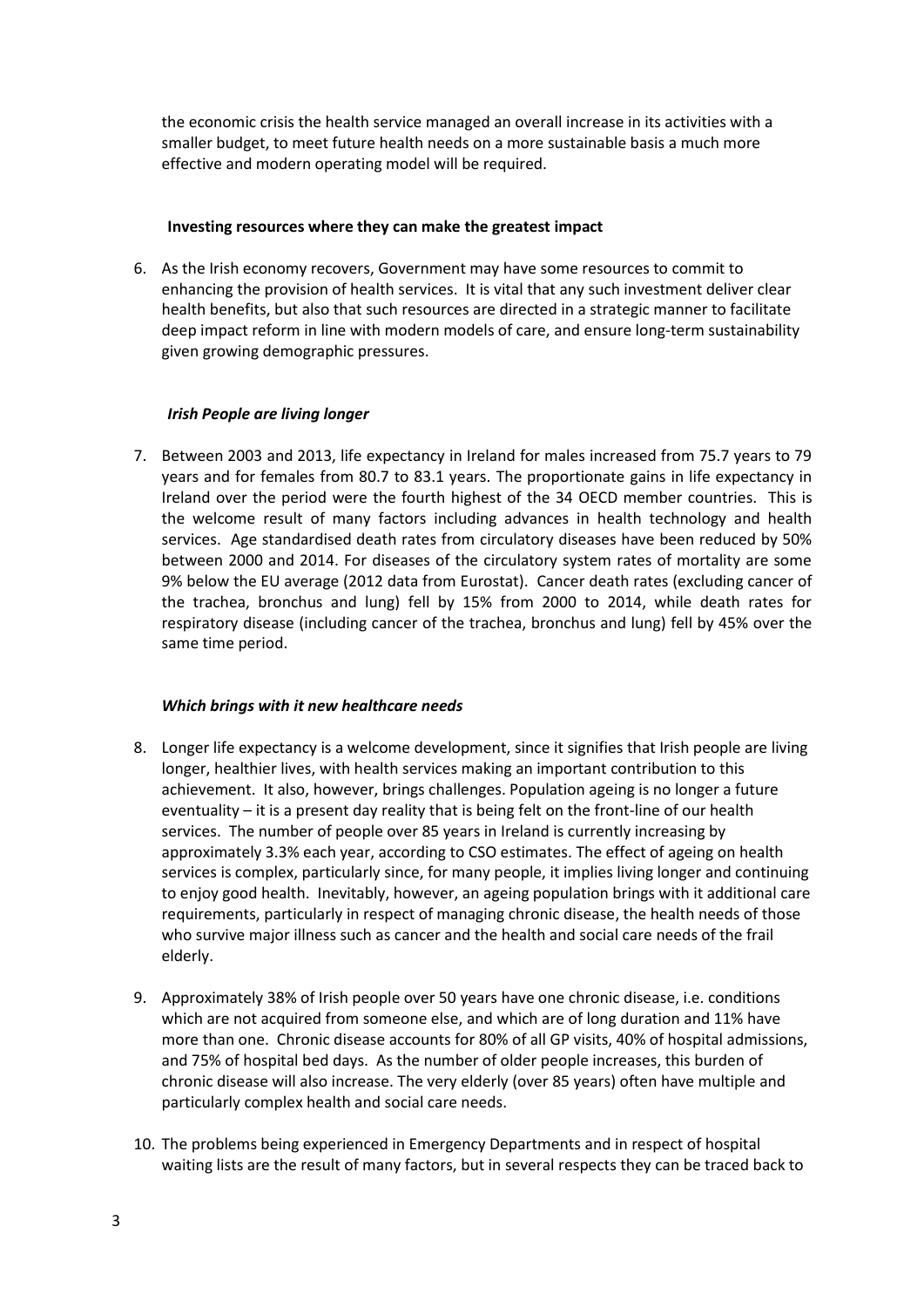an out-dated model of care, struggling to cope with new types and levels of demand. Attempting to address these rising needs based on out-dated models and assumptions will not achieve an acceptable health service for the Irish people. Our present system has largely been built up to provide episodic treatment, often for discrete once-off needs. Today, however, some three-quarters of health service activity relates to dealing with chronic disease, sometimes multiple chronic diseases – illnesses which of their nature are ongoing and therefore require ongoing care and substantial coordination.

#### *Changing the Model of Healthcare*

- 11. To maintain health and well-being and build a better health service we need to change some of the operating assumptions on which health policy and health services were traditionally based. This is already happening in some respects, but the change needs to be accelerated and implemented both systematically and system-wide. Change should be based upon a set of agreed principles, such as:
	- Our aim is to enhance health and well-being, not just to provide services. Prevention is therefore a vital part of any strategy
	- When people become ill, their illness should be managed at the lowest possible level of complexity, starting with self-management
	- The vast majority of health-care needs should be addressed by a comprehensive range of primary care services
	- More integration of care is needed and this should be supported by the assignment to primary care of an explicit coordination and case management role for all but the most complex of cases
	- Patient safety and greater choice and voice for service users in their dealings with the health service should underpin planning and delivery of all services.
- 12. The diseases which are currently dictating health service usage are preventable through addressing risk factors and health behaviours. The reverse is also the case – if we are not more successful in preventing disease, even the most efficient health services will be overwhelmed. The emphasis in developing preventative approaches must be based on population health needs. This starts at the national level, through continued support for the Healthy Ireland programme, but must make its way into communities, particularly those with the most serious health challenges. Significant progress has been made in recent years in promoting population health, with very important measures taken and progress made in the area of tobacco control. New measures are also being introduced to limit harm from alcohol, a new National Drugs Strategy is being developed, and a major strategy on obesity is close to completion. This work must be continued and developed, while emerging threats such as antimicrobial resistance must also be addressed. The sharp social gradient in life expectancy and health status requires a strong focus on the social determinants of health and targeting of specific risk factors and barriers to healthy living which are more prevalent amongst poorer sections of the population and communities.
- 13. We have to do more to maintain health and well-being, but we also have to be better at managing disease. Chronic disease is ongoing and continuous, so care models also need to be continuous, reliable and capable of addressing and responding to the many and sometimes complex needs of patients. Disease management should be located at the lowest possible level of complexity, starting with the patient themselves. The vast majority of health care needs should be addressed in primary care with a strong focus on keeping patients well,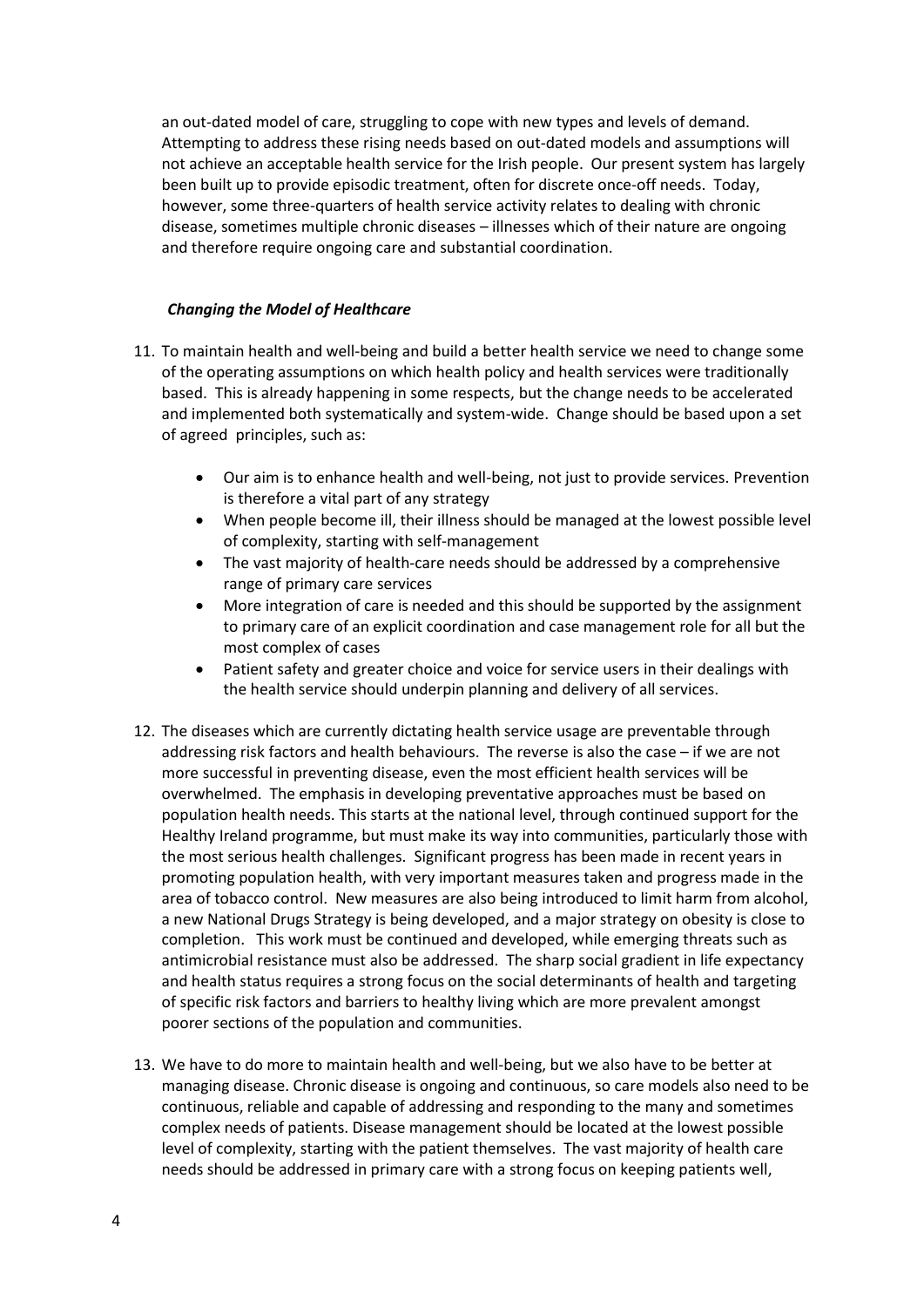active management of patients' needs and the minimum possible level of admission to acute hospitals. Patients' needs have to be met by a range of professionals, whose work requires co-ordination and integration. This range of professionals extends well beyond the traditional demarcation of primary care to include those in acute hospital and social care services. Thus a core requirement is to equip primary care with an enhanced capacity to partner with patients and clients in seeking to ensure that all care, wherever it is delivered, is integrated and tailored to their needs.

#### *Developing Comprehensive Primary Care*

- 14. Primary care is where the vast majority of healthcare needs can be addressed at the most appropriate level of complexity and at least cost. There are important existing strengths in our current primary care services including overall standards of professional training and competency, the gate keeper role which provides the opportunity to coordinate care and reduce unnecessary specialisation and same-day or ready access to key professionals such as GPs. Primary care in Ireland, however, is fragmented and insufficiently developed to meet growing needs in an equitable manner. It is provided on a number of platforms and through a variety of contractual means. Some progress has been made in recent years, but the experience of implementing the previous primary care strategy points to significant challenges in this area. Nonetheless, augmenting primary care services is central to any successful strategy to address healthcare needs and promote population health.
- 15. The development of primary care in recent years has seen investment in the employment of additional primary care professionals, enhanced facilities including primary care centres and the development of new services such as community intervention teams to assist in the management of patients at home. The introduction in 2015 of universal GP services for those under 6 years and those over 70 years also allows for a whole-of-population approach to the health needs of these priority groups. The arrangements for under 6s includes preventative health checks at age two and age five which are focused on health and wellbeing and disease prevention. It also includes improved management of asthma including maintaining a register of patients aged under 6 years with asthma and providing services in accordance with an agreed cycle of asthma care. In 2015 a new cycle of care was also introduced for the management of diabetes amongst all adults with GMS eligibility.
- 16. Developing primary care requires enhanced deployment of staff, ICT and other resources, including GPs and community pharmacists, who are independent contractors, and HSE staff working for Community Health Organisations. Detailed planning is required to deploy these resources across different platforms in an effective and cost efficient manner. The renegotiation of the GP contract and the development of Community Health Organisations present important opportunities to make progress in this area. Issues to be addressed in the development of a new GP contract will include strengthening of the management of chronic illness and the incorporation of supports for GPs working in areas of high need (e.g. rural areas and areas of high socio-economic deprivation), including the incorporation of the revised proposals for the Rural Practice Allowance recently developed with the Irish Medical Organisation. Overall significant work is required to achieve much greater agreement and support within primary care and beyond for a new approach to the delivery of more comprehensive primary care services.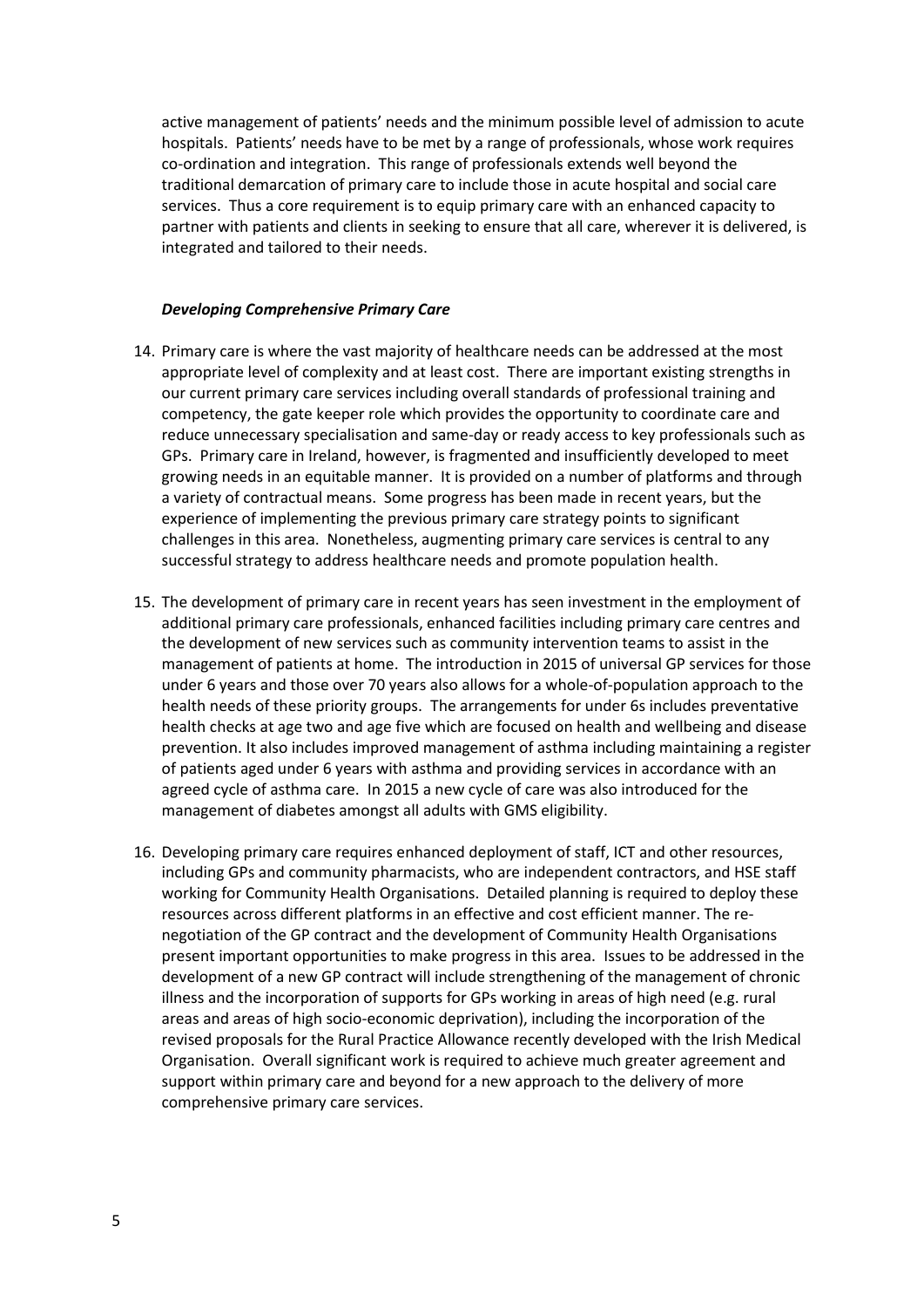#### *Role of Acute Hospitals*

- 17. Historically in Ireland, the acute hospital system has evolved in a manner that is insufficiently based on population health needs and too provider-driven. Ireland has a large number of small (by international standards) hospitals, which, until recently, have operated almost entirely independently. Traditionally, the main driver of service development has been hospitals responding in a piecemeal fashion to perceived local and regional needs. The inevitable result has been a historical pattern of service gaps, geographic inequities, inefficiencies, duplication, quality issues and a system pre-occupied with institutional or workforce concerns, rather than planning and prioritisation of services around population health needs. Some improvements have been achieved in recent years, including through nationally led programmes such as the cancer strategy.
- 18. However, between hospitals and primary care there needs to be much stronger linkage and genuine integration. The recently published Maternity Strategy, for example, proposes the development of a community midwifery service which will be provided by hospital midwives operating in the community as part of an integrated maternity service. This is one example of an approach to integration which could be replicated across the system. Developments such as these can support more locally accessible and responsive care but with the quality assurance required to sustain ongoing service delivery and skills of the requisite standard.
- 19. Further planning and realignment of services between acute hospitals is also required. The services provided across acute hospitals need to re-configure so that the majority of patients, who require only a routine, straightforward level of urgent or planned care, are safely managed locally and the minority of patients, who require major emergency or more complex planned care, are treated safely in acute regional or national centres where all the relevant specialist clinical expertise is available. For reasons of volume, safety and quality, some specialist services need to be planned and organised based upon a large population base and in line with strategic guidance provided at national level. The new system of Hospital Groups provides a basis for re-configuration of services to deliver an integrated hospital network of acute care in each geographic area. It is envisaged that this reform process will progress in a phased manner, providing for devolved decision making, fostering flexibility, innovation and local responsiveness, while also ensuring adherence to prescribed national service objectives and standards.
- 20. Within each Hospital Group there is significant further scope to improve the appropriateness of bed occupancy, reduce average length of stay, shift care from in-patient to ambulatory and day case treatment and promote more efficient patient flow, including better integration with community services. The further introduction of Activity Based Funding, whereby hospitals budgets are tied to productivity, is intended to add a strong on-going incentive to achieve further improvements. The 10 per cent reduction in average length of stay which was achieved between 2008 and 2014 equates to approximately 1,000 acute beds in terms of bed days freed up. Looking at appropriate bed usage we know, for example, that there is scope to reduce admissions for chronic illnesses such as chronic obstructive pulmonary disease (COPD). Rates of admission and length of hospital stay for patients with COPD in Ireland are considerably higher than other countries, such as the UK, where significant reductions have been achieved in recent years. Current admissions to Irish public hospitals for COPD entail an acute hospital bed requirement of approximately 300 beds annually. Therefore, as illustrated by this example, more appropriate care pathways which reduce hospital admission could potentially free up significant bed numbers.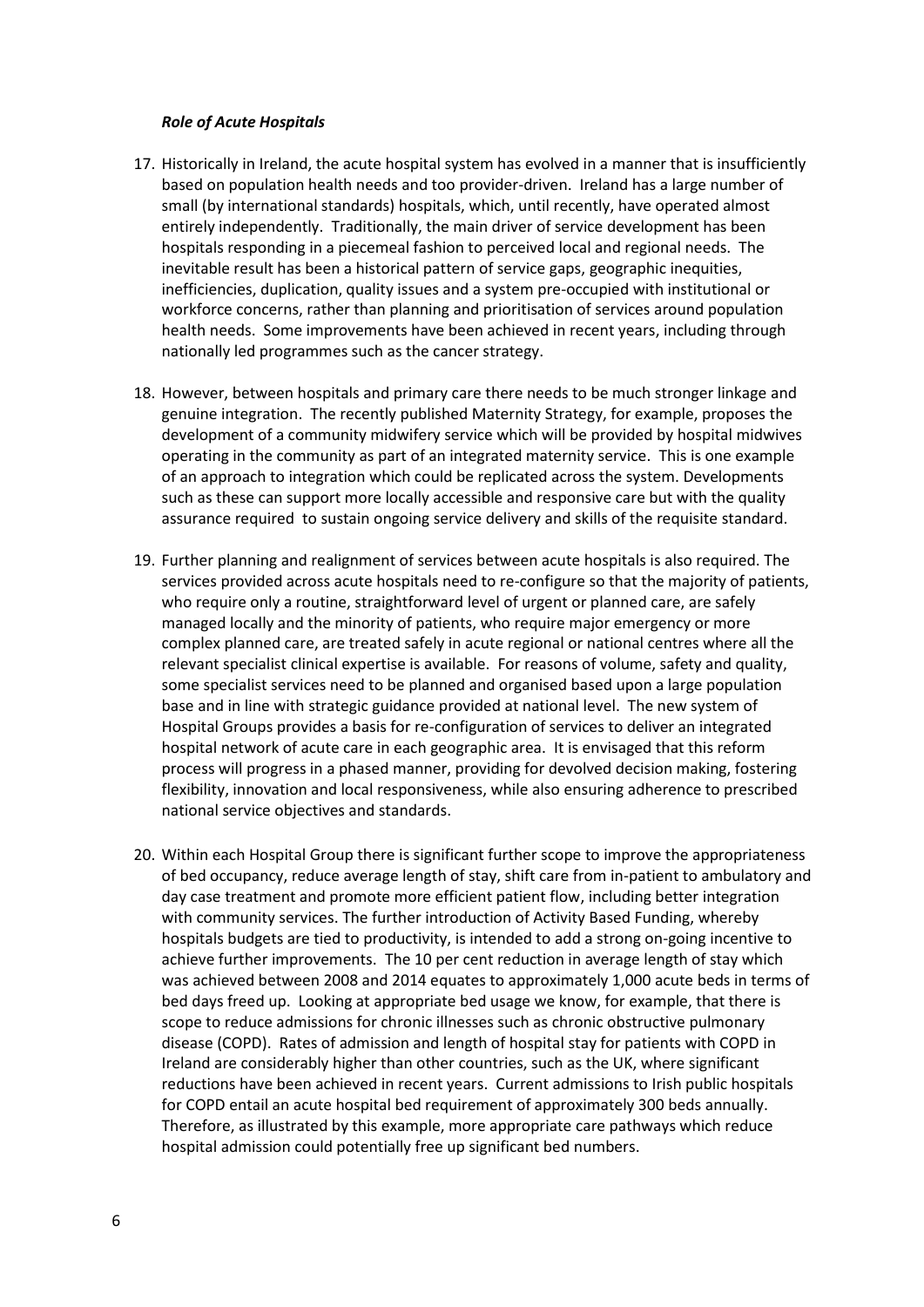21. Some hospitals consistently experience difficulties in balancing emergency and elective workloads. This is leading to Emergency Department delays on the one hand and cancellations and inefficient deployment of personnel and facilities on the other. Improved operational management and clinical practices can contribute significantly, as evidenced by significant performance improvements achieved in a number of hospitals. However, it seems likely that in some cases a more thorough redesign of staffing and capacity may need to be considered in order to achieve a greater separation between urgent and non-urgent (scheduled) care. At present, competition for resources between urgent and non-urgent care is undermining the output and rate of throughput of the system as a whole. Scheduled care cancellations result in inefficient service provision and access delays add to costs as, by the time they get admitted, patients may have more complex requirements. The formation of Hospital Groups provides a platform upon which optimum service configuration can be achieved, in a manner which best meets the needs of local communities and patient safety requirements. This is likely to see greater role clarity between hospitals in respect of all aspects of unscheduled and scheduled care with larger hospitals in a group transferring appropriate services to smaller hospitals so that they can focus on meeting the access requirements for more complex care.

#### *Developing social care and mental health services*

- 22. Substantial progress has been made in Ireland in recent times in moving the provision of social care and mental health services out of institutions, and building up community-based services. In addition to the need to further enhance the availability of these services in response to demographic and other demands, and in particular to promote early intervention and anticipatory care, there is also an opportunity and a requirement to achieve greater connectedness between primary care and other community-based services.
- 23. Social care and mental health services have to be integrated into the overall model of care. The provision of primary care, social care (disabilities and older persons) and mental health services in a manner that is insufficiently connected can complicate referral and access for individuals, as they and their families have to "navigate" their way through divided administrative and professional arrangements. Many social care and mental health services have traditionally been provided in institutions. Even where services have migrated from institutions to the community they have, in many cases, maintained firm boundaries separating them from other community services. Access is by means of referral with priority determined by the specialist service (often through the operation of waiting lists) and insufficient shared care through an ongoing relationship with primary care providers.
- 24. The move away from institutions to more inclusive participation in communities also provides the basis upon which to provide people with more choice and voice in respect of the supports they wish to receive. New funding models and more comprehensive regulatory systems have a role in supporting people with a greater range of service options and information. For example, the eligibility and financing arrangements under the Nursing Home Subvention Scheme and the public reporting by HIQA on residential care inspections provide older people and their families with more choice and information in respect of nursing home care. Building upon this experience there is a need to develop greater clarity as to the public funding supports and regulatory oversight of service provision for those with long term care needs who wish to remain in their own homes.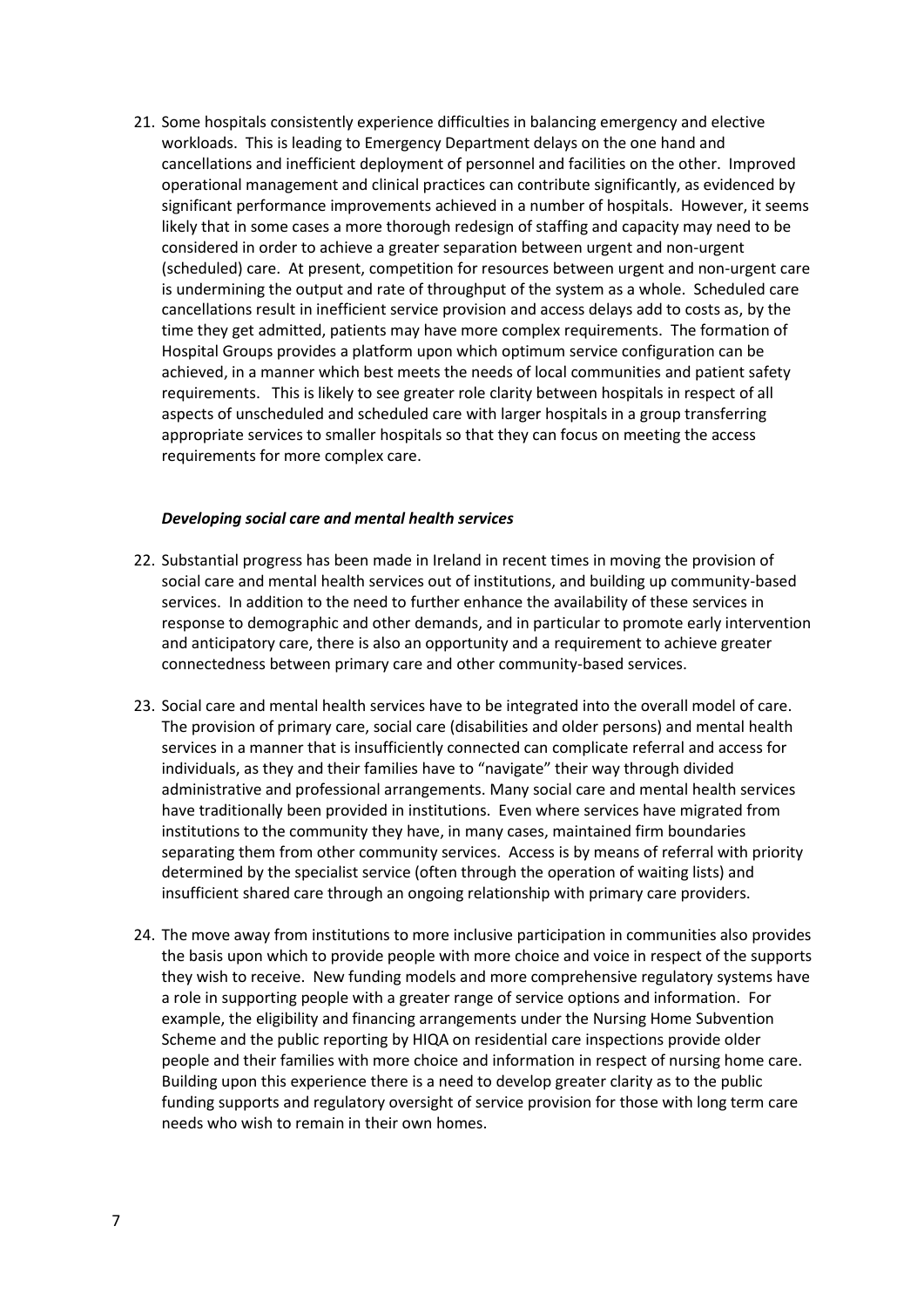25. It is also essential that the planning and delivery of these services is integrated within a wider range of supports provided by other sectors. This includes housing, education, employment and training, transport and planning of the built environment since these are essential supports for more independent and inclusive models for older people or those with disabilities or mental health needs. For example, some innovative models of housing for older people show the potential to promote independent living and reduce social isolation for older people. However, currently such models are insufficiently developed in Ireland and there is an opportunity to promote the wider availability of such models.

#### *System- wide thinking and reform is also required*

26. While reform is required across and between primary, social and acute care, it is also important to think on a whole-system basis, particularly about strategic enablers of reform. These include organisational structures, workforce planning, better ICT systems, improved financial models and stronger leadership and management capability. These whole-system functions are critical, and in some circumstances can be core drivers of better, more integrated and more efficient services.

#### *Structural reform is necessary but not sufficient*

- 27. The health service is currently embarked on a major programme of change. This includes the creation of seven Hospital Groups with approximately six to eleven hospitals in each group. At the same time nine Community Health Organisations have been introduced, in order to manage primary, community and social care services. Development of these entities is under way with chief executives in place. These will be important developments in addressing the overly centralised, command-and-control tendency which has been a feature of the HSE (understandably, perhaps, in establishing a national organisation over a period which spanned a very difficult financial environment).
- 28. While structural reform is needed, and it is important to progress this agenda expeditiously, it would be a mistake to believe that structural change on its own will deliver reform on the scale and of the nature required. Nor is it the case that the greater the structural change the deeper the reform since some changes in structure have proven to be primarily administrative. The cost and time associated with structural change – including through the diversion of attention from the improvement of care processes – also demand that changes in structure be carefully considered and properly implemented in line with overall reform objectives.
- 29. One notable feature of the current direction of travel is the fact that Hospital Groups and Community Health Organisations are not geographically aligned. This non-alignment is not ideal for the purposes of assessing population health needs and achieving integration between services and merits further consideration in advance of the next phase of implementation. There is likely to be potential to improve the geographic alignment of Hospital Groups with Community Health Organisations without undue delay to the overall reform process.
- 30. The existing governance structure of the HSE was devised as a temporary construct. The original HSE Board was disbanded in 2011 and in due course was replaced with a Directorate made up of senior HSE executives. This is a relatively unusual model taken from public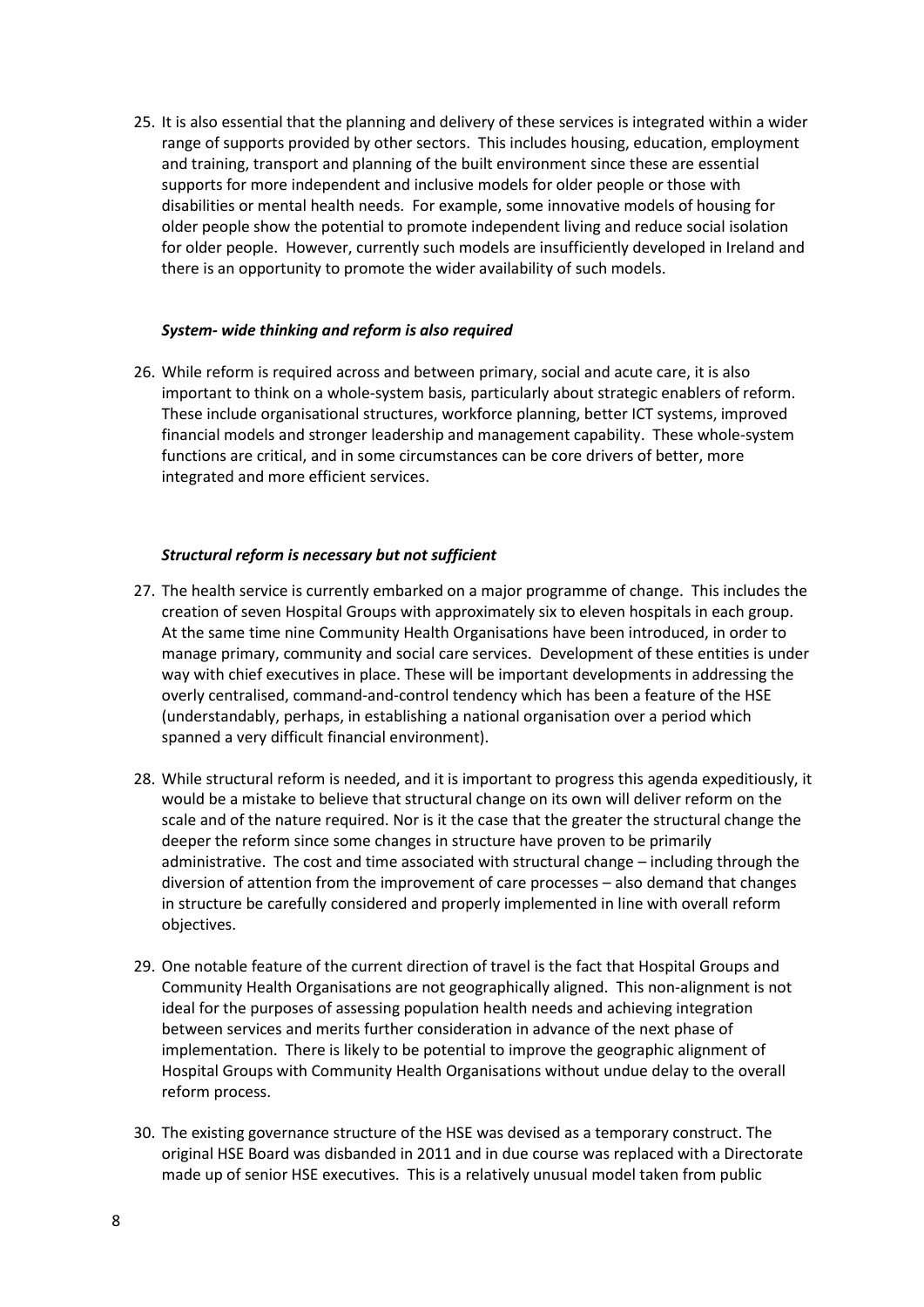bodies with narrower mandates and not common in health care internationally. There is a need to consider this issue in the short term as part of an overall approach to transitioning to a system with more devolved accountability amongst a number of delivery organisations with their own distinct governance but overseen by a body which adds value and manages national responsibilities.

31. This paper goes on to deal with the above issues in more depth setting out a more detailed case for a new model of healthcare and its likely shape. A series of suggested areas for action are identified throughout the document and these are first summarised below:

#### **Summary of Suggested Action Areas:**

- (i) Purposeful implementation of the *Healthy Ireland* agenda combined with further work on reducing health inequalities and addressing antimicrobial resistance.
- (ii) Implement the Public Health (Alcohol) Bill, publish and implement a National Obesity Policy and consider the introduction of evidence based fiscal measures including a sugar levy. Use a portion of the revenue from increased tobacco and alcohol taxes and any new sugar levy to fund population health programmes. Publish and implement a new National Drugs Strategy.
- (iii) Prioritise the development of comprehensive primary care services as the most fundamental building block of a new, more integrated model of health and social care. Seek to build consensus amongst key primary care stakeholders on the vision, operating model and approach to delivery of comprehensive primary care
- (iv) Clearly define the workforce, ICT and financial requirements to deliver better primary care, and develop a clear plan for how these resources will be deployed. A key focus of this work should be how to deliver better management of chronic disease and frail elderly patients within primary care. Negotiate a revised GP contract that supports more comprehensive primary care services, chronic disease management and multidisciplinary working.
- (v) Fully implement the five integrated care programmes established by the HSE covering Chronic Disease, Older Persons, Children, Patient Flow and Maternity in a manner that moves beyond hospital-focused care pathways to build integrated models of care across all services – acute, primary care, social care and mental health services.
- (vi) Accelerate the hospital reform programme through delivery of a limited number of key national strategies and reconfiguration of services at Hospital Group level. Develop strategies and implementation plans for improved patient flow, shorter lengths of stay and greater separation of scheduled and unscheduled care. Establish the new National Children's Hospital.
- (vii) Implement the recommendations of the Emergency Department Task Force to realise consistent improvement in delays in Emergency Departments through hospital-wide improvement and strengthened community supports to facilitate admission avoidance or earlier discharge.
- (viii) Support Hospital Groups in the strategic planning and improvement of service provision in response to population health needs and in line with national strategy, including the need to support primary care in facilitating greater integration and coordination of care.
- (ix) Develop the ambulance service as a key facilitator of improved health service responsiveness, service quality and appropriate utilisation in line with expert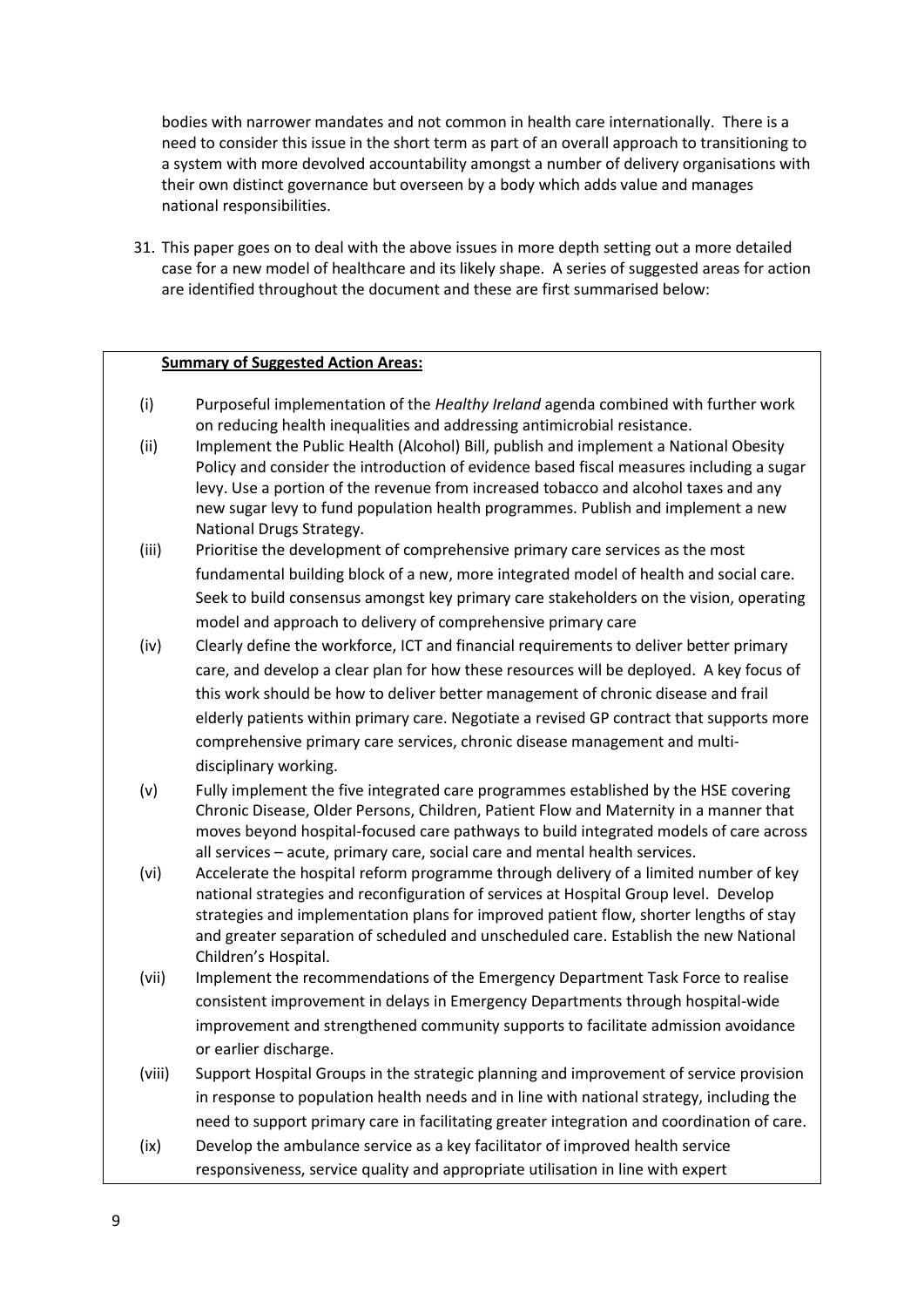|        | recommendations.                                                                                                                                                       |
|--------|------------------------------------------------------------------------------------------------------------------------------------------------------------------------|
| (x)    | Accelerate the implementation of Activity Based Funding to promote productivity and                                                                                    |
|        | appropriate care and support Hospital Groups to implement continuous operational                                                                                       |
|        | improvement through the sharing of learning and proven expertise.                                                                                                      |
| (xi)   | Develop the community based model of social care, with earlier intervention and                                                                                        |
|        | strengthened supports for those with disabilities and older people and their families and                                                                              |
|        | better integration with other services.                                                                                                                                |
| (xii)  | Continue to strengthen specialist community-based mental health services, while<br>supporting primary care as central to addressing mental health needs. Implement the |
|        | Connecting for Life national suicide reduction strategy and work closely with the                                                                                      |
|        | Department of Education and Skills and the Department of Children and Youth Affairs to                                                                                 |
|        | promote youth mental health.                                                                                                                                           |
| (xiii) | Consider the potential to improve the geographic alignment of Hospital Groups with                                                                                     |
|        | Community Health Organisations in advance of the next stage of implementation.                                                                                         |
|        | Develop an overall health service design to include national functions, such as                                                                                        |
|        | commissioning and shared services, which will not be devolved to Hospital Groups and                                                                                   |
|        | <b>Community Health Organisations.</b>                                                                                                                                 |
| (xiv)  | Review the HSE Directorate governance arrangements as provided for in legislation and,                                                                                 |
|        | based upon the potential role for national functions in the overall health service design,                                                                             |
|        | put in place appropriate governance arrangements                                                                                                                       |
| (xv)   | Implement the Taskforce on Staffing and Skill Mix in Nursing and the Strategic Review of                                                                               |
|        | Medical Training and Career Structures and complete an overall Health Workforce                                                                                        |
|        | Planning Framework.                                                                                                                                                    |
| (xvi)  | Ensure a programmatic approach to the planning and management of large-scale and                                                                                       |
|        | complex change with ambitious but realistic timelines, dedicated resourcing and clear                                                                                  |
|        | accountability.                                                                                                                                                        |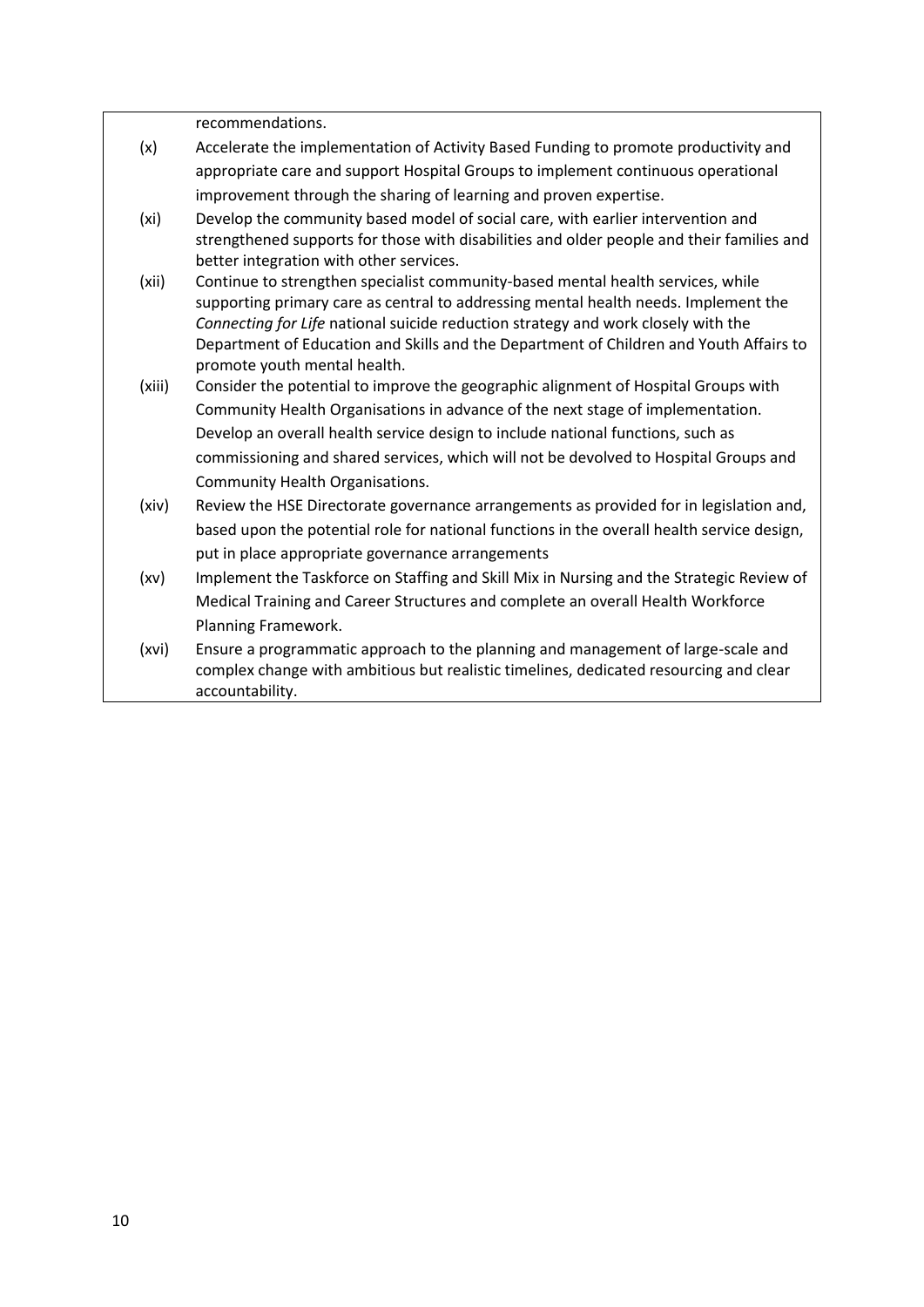## **Population Health**

#### **Demographic change**

- 32. The population in Ireland has grown rapidly in recent years with an 8.2% increase between 2006 and 2011, and CSO projections estimate a further 4.9% increase in the population by 2021. During the period 2010-2015, Ireland experienced net outward migration but this trend has slowed since 2013. At the same time immigration continues, mostly amongst those of working age (15-44 year age-group). It is expected that the number of refugees arriving will increase, including under EU resettlement programmes. Migrants, including refugees, have a range of health needs determined by factors such as their age, gender, ethnicity, and socioeconomic circumstances. Those fleeing conflict zones may have particular health and social care needs.
- 33. While the population in Ireland is younger than the majority of other European countries, we are also seeing a very large increase in our older population. Projections suggest that between 2011 and 2021, the population aged 65 and over will increase by 38%. By 2046 population projections suggest that over 20% of the population will be aged 65 or over compared with less than 12% in 2011 and up to 9% of the population will be aged 80 or over compared with 2.7% in 2011.
- 34. Analysis published by the Department of Health has demonstrated that the projected demographic changes to the population will add approximately €200 million per annum to health service costs.
- 35. Overall life expectancy for both males and females continues to improve in Ireland and is now higher than the EU average for both genders. Ireland's increase in life expectancy between 2000 and 2013 was the fourth highest achieved amongst the 34 OECD member countries. Life expectancy for males is 79 years, while life expectancy for females is 83.1 years. Furthermore, life expectancy at 65 years of age has also improved (18.1 years for males, 20.8 years for females). In the 20 years between 1991 and 2011, life expectancy at 65 years of age increased substantially (by 4.4 years for males and 3.7 years for females.)
- 36. However, life expectancy differs across the population. According to one study, in 2006/2007 life expectancy in the most deprived areas was 4.3 years less for males and 2.7 years less for females when compared with the most affluent areas. Similarly, a 2010 study of the Irish Traveller population demonstrated a shorter life expectancy in both males (15 years less than the male population generally) and females (11½ years less than females generally) when compared with the general Irish population.
- 37. In 2010, over three-quarters of deaths in Ireland were due to three major conditions cardiovascular disease (34%), cancer (30%) and respiratory disease (12%). Age standardised death rates from circulatory diseases have been reduced by 50% between 2000 and 2014. For diseases of the circulatory system rates of mortality are some 9% below the EU average (2012 data from Eurostat). Cancer death rates (excluding cancer of the trachea, bronchus and lung) fell by 15% from 2000 to 2014, while death rates for respiratory disease (including cancer of the trachea, bronchus and lung) over the same time period fell by 45%. However, inequalities are again apparent. Studies suggest that mortality rates for cardiovascular disease, cancer and respiratory disease are between 100 and 200% higher in the lowest social classes when compared with the highest.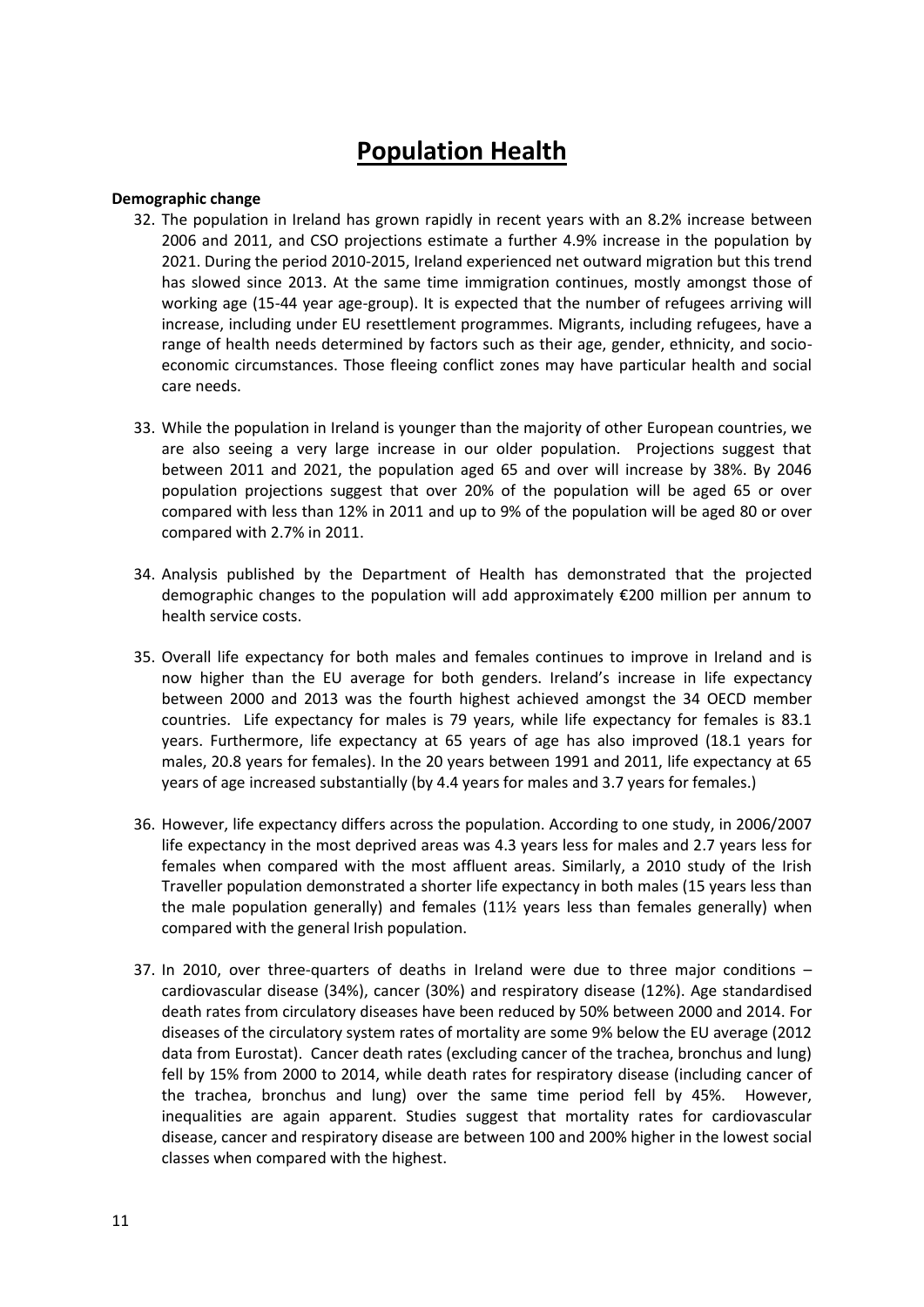#### **Chronic Disease**

- 38. While mortality from major chronic diseases has improved in recent years, the burden of chronic disease in the population is large. Studies have estimated that up to 250,000 people in Ireland are living with diagnosed cardiovascular disease and up to 440,000 suffer from chronic obstructive pulmonary disease, many of whom are undiagnosed. Approximately 30,000 new cancer cases are diagnosed every year in Ireland with a further 90,000 people living with cancer. In addition, studies estimate that 9% of the population over 45 have diabetes.
- 39. It is estimated that the prevalence of major chronic diseases will increase by 20% by 2020 (HSE 2014), largely driven by an ageing population and also improved survivorship. The number of people with cancer, cardiovascular disease, diabetes and respiratory disease is projected to increase by 4-5% per annum. Cancer estimates project a 70% increase in cancer cases in females and an 83% increase in cancer cases in males between 2015 and 2040.
- 40. The burden of chronic diseases and the lifestyle factors that contribute to them rests more heavily in the lower socioeconomic groups. Chronic diseases occur more frequently among the poor and vulnerable. Inequalities in chronic disease prevalence result in two to three-fold increases in prevalence of cardiovascular disease, diabetes and chronic respiratory disease in lower socio-economic groups when compared with higher socio-economic groups. Similarly, lung, cervical and head and neck cancers all occur at higher incidence in more deprived populations than in more affluent ones.
- 41. Care of chronic diseases consumes a considerable amount of health resources. In 2011, 40% of all hospitalisations in patients over 35 years (80% of total hospitalisations) related to four chronic diseases; cardiovascular disease, cancer, respiratory disease and diabetes (either as a direct reason for hospitalisation 19%, or a contributory factor 22%). Seventy-six per cent of all bed days were used, either directly (46%) or as a contributory factor (30%), by patients with the aforementioned four chronic diseases. Within the acute hospital sector, 55% ( $\epsilon$ 1.68 billion) of the acute hospital budget is attributable to care of patients with these chronic conditions, admitted as a direct consequence of their illness or where the illness was a contributory factor.
- 42. Chronic diseases cluster in individuals. Approximately one third of men over 60 years of age have two or more chronic conditions and this trend increases with age. Chronic diseases have a lifelong course and place a significant burden on the patient, their families and carers. Eighty six per cent of deaths and 77% of disease burden are now caused by chronic disease.

#### **Health determinants**

- 43. Lifestyle factors including tobacco and alcohol usage, together with physical inactivity, poor diet and obesity are key risk factors, along with high blood pressure and cholesterol, for chronic disease. These risk factors are also linked with ill-health in the general population where health improvement activities are not only directed against chronic diseases but aim to promote health generally. Effective interventions are known and it is estimated that 80% of cardiovascular disease and type 2 diabetes as well as 40% of cancer could be prevented if major risk factors were eliminated. A number of critical lifestyle risk factors greatly influence the prevalence of the chronic diseases responsible for the majority of morbidity and mortality in Ireland.
- 44. *Tobacco:* In Ireland, 5,200 people die from tobacco-related illness each year mainly from cancers, respiratory and cardiovascular diseases. Thirty per cent of all cancer cases and deaths due to cancer are attributable to tobacco consumption. Ireland has made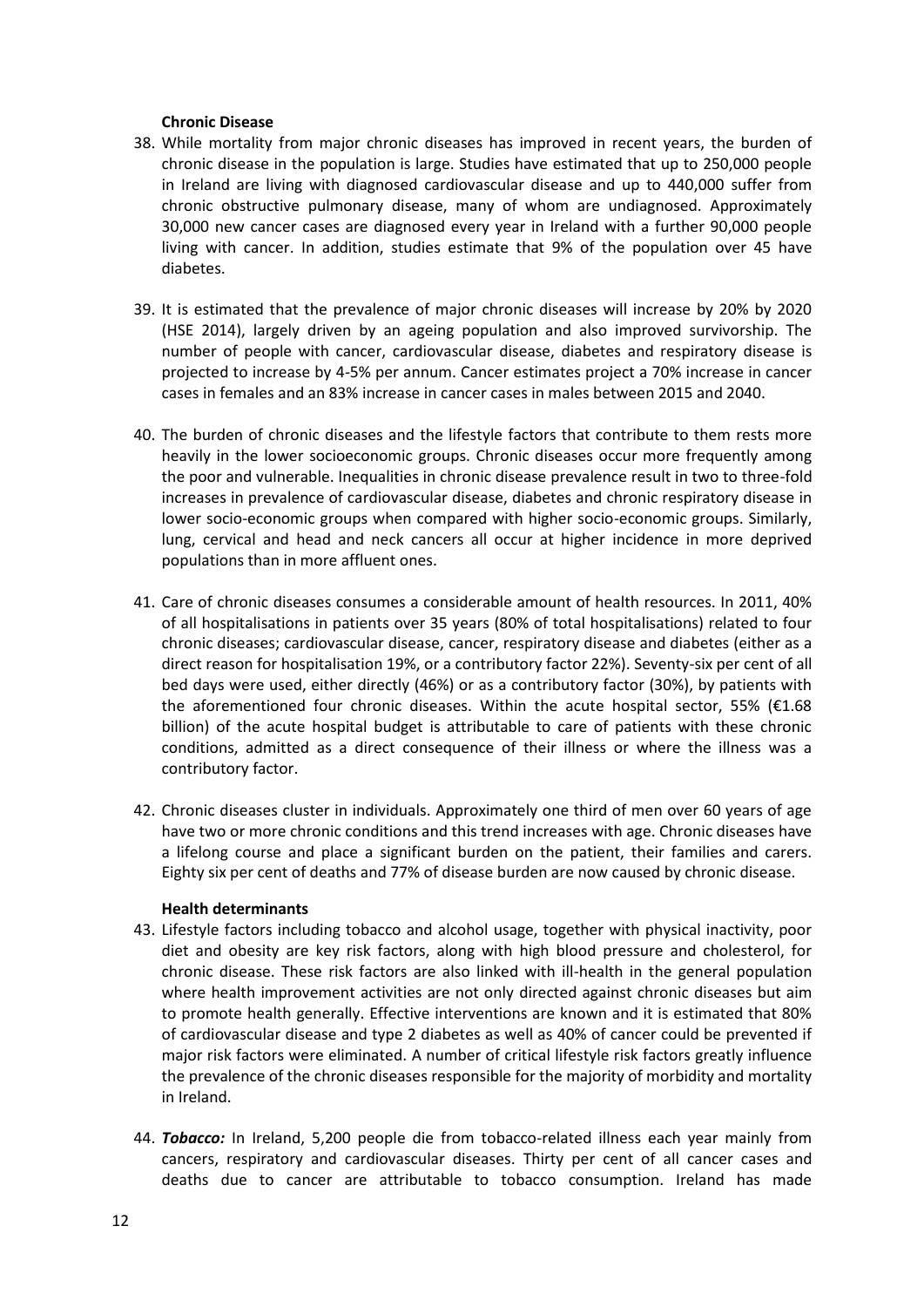considerable progress in reducing smoking prevalence from 29% in 2007 to 23% in 2015, with the overall aim to be a 'Tobacco free Ireland' by 2025. Of concern is the association between smoking prevalence and social deprivation. Those from lower social classes are almost twice as likely to smoke as those from the highest social classes (28% vs 15% prevalence).

- *45. Alcohol:* The average alcohol consumption in the adult population in Ireland is 11 litres (pure alcohol per person per year). Alcohol related harm results in a considerable burden to society through illness, violence, accidents, work absences, crime and premature mortality. Alcohol consumption increases the risk of over 60 illnesses including liver disease, hypertension, certain cancers and mental health disorders. In addition, it is a contributing factor in many cases of domestic violence, public order offences, road traffic accidents and suicides. Over 75% of the Irish population drink alcohol, with almost 40% binge-drinking on a typical drinking occasion. While alcohol consumption prevalence is lower in lower social classes, patterns of harmful binge-drinking are higher in deprived areas (31% at least weekly) when compared with least deprived areas (23% at least weekly).
- *46. Obesity:* Reducing the extent of overweight and obesity is a key public health priority. There is a real danger that the health gains in life expectancy made from addressing factors such as smoking, high blood pressure and high lipid levels will be reversed due to the rising prevalence of obesity. Recent Irish studies have demonstrated that:
	- 1 in 4 children is overweight or obese.
	- 60% of adults surveyed were either overweight or obese.
	- 52% of Irish adults aged 50 years and over are at a substantially increased risk of metabolic and cardiovascular disease based on their waist circumference.
	- Obesity levels are greater in lower social classes than in higher.
- 47. Obesity causes considerable health complications from premature onset diabetes in children, fertility and pregnancy-related complications in young women to chronic disease development and premature mortality in the adult population. Obesity is one of the major risk factors for, and worsens outcomes from, cardiovascular disease, diabetes and cancer. Severely obese people have a premature mortality similar to smokers and on average die eight to ten years sooner than people of normal weight. In Ireland, the cost of obesity to the state in 2009 was estimated at €1.13 billion. A 5% reduction in overweight and obesity levels will result in a €495 million reduction in direct healthcare costs attributable to obesity and overweight related morbidity over the next 20 years.
- 48. *Physical activity:* The benefits of physical activity are extensive. Not only does physical activity prevent disease, it also promotes wellbeing. Being physically active on a regular basis reduces one's risk of cardiovascular disease, diabetes and some cancers. It has also been shown to improve mental health, reducing symptoms of depression and anxiety.
- 49. Ireland has experienced an increase in those participating in sport in recent years (33% in 2007, 47% 2013). The Healthy Ireland Survey reported that 32% of the population are highly active. Men (40%) are more active than women (24%). Activity levels decline with age in both males and females, with those aged over 75 years taking very little exercise. Fifty-one per cent of children report exercising four or more times a week (60% boys, 40% girls). In the 15-17 years age group the rates for boys are almost twice that for girls (55% vs 28%).
- 50. The National Physical Activity Plan (published in 2016) aims to increase physical activity levels across the entire population by creating increased opportunities for people to be active, removing barriers to being active, enhancing cross-sectoral co-operation at national, local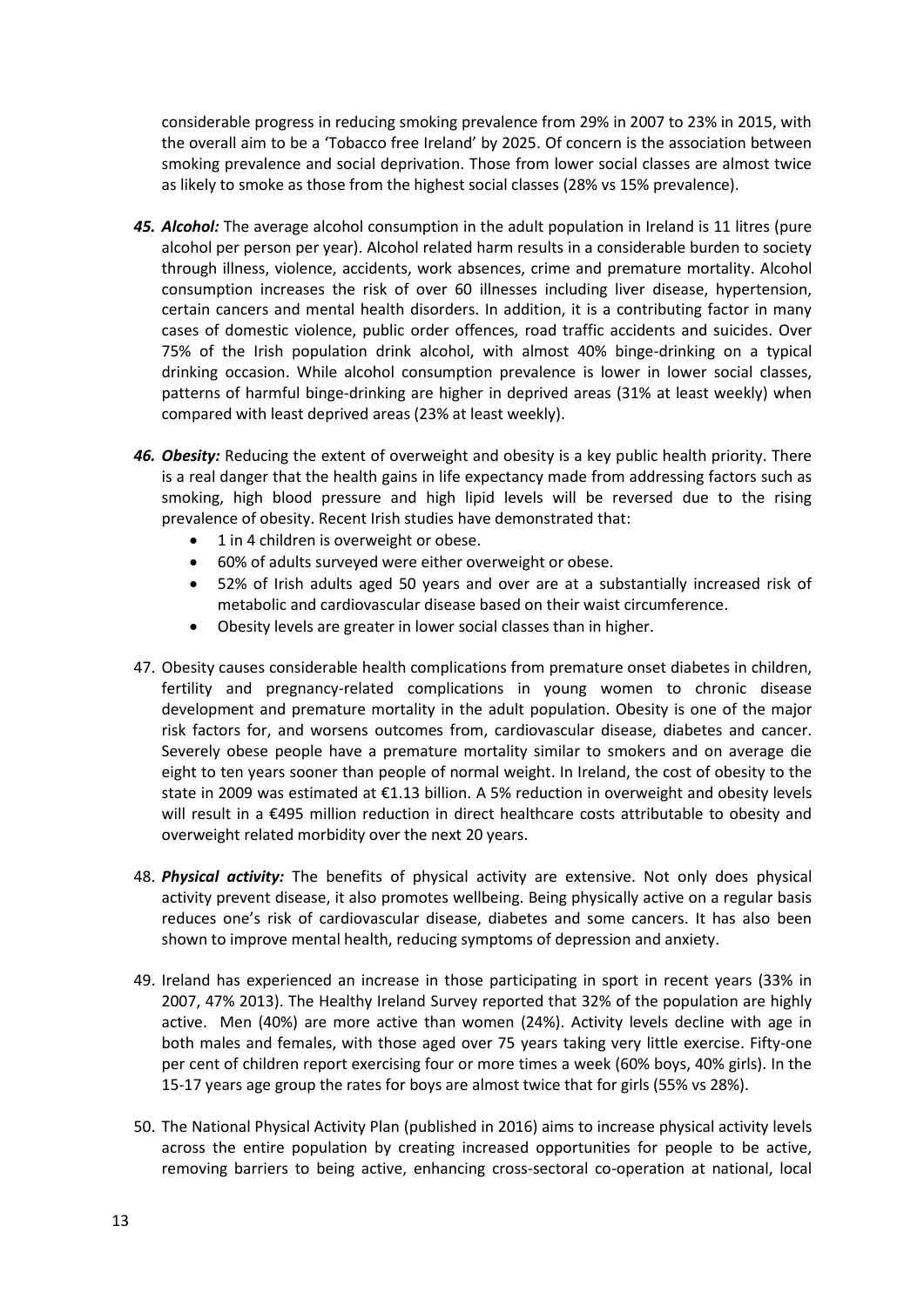and community level to encourage physical activity, encouraging supportive environments, promoting good practice and finding new models of participation which get more people active.

- 51. *Sexual health:* During the 1995-2013 period, sexually transmitted infection (STI) notifications more than tripled from 3,361 per annum to 12,753, a rise of 279%. The greatest burden of STIs is seen in those aged less than 25 years and in men who have sex with men (MSM). Chlamydia is the most common infection, especially in young people and if untreated, can result in future fertility difficulties. In 2014, 377 new cases of human immune deficiency virus (HIV) were diagnosed in Ireland, an increase of 11% on 2013 figures. MSM account for the highest number of new HIV diagnoses (49%), as has been the case since 2009.
- 52. Risky sexual behaviour is common in Ireland as shown in the recent Healthy Ireland Survey. 17% of those having sex outside a steady relationship did not use any contraception and 54% of MSMs did not use a condom. The three goals of Ireland's first National Sexual Health Strategy (published in 2015) are access for all to appropriate sexual health education and information; affordable and accessible, high-quality sexual health services; and the availability of good data to guide the service. Achievement of these goals should enable all members of Irish society to make positive, responsible decisions related to their sexual health and provide them with access to a comprehensive, quality sexual health service.
- 53. *Antimicrobial resistance:* [Antibiotics](http://www.hpsc.ie/A-Z/MicrobiologyAntimicrobialResistance/Antibiotics/) have transformed modern health care and save lives. However using them when they are not indicated contributes to increasing resistance, reducing their effectiveness and is a waste of money. Antimicrobial resistance is one of the critical emerging public health risks for our health care system and for the global community. Rates of MRSA bloodstream infections have decreased substantially over the past decade and improvements have also been achieved with *C. difficile*. However, increased rates of resistance have been seen in other pathogens. Ireland has by far the highest proportion of vancomycin resistant enterococci (VRE) in Europe and the rate of VRE resistant infections continues to increase. Antimicrobial usage has been identified as a key component in the WHO Global Strategy of Containment of Antimicrobial Resistance and the Strategy for the Control of Antimicrobial Resistance in Ireland. The Department of Health and the Department of Agriculture, Food and the Marine are working jointly to reduce unnecessary usage of antimicrobials in the management of both human and animal health.

#### *Inequalities*

- 54. While improvements have been made in many health indicators in recent years, inequalities are apparent across levels of deprivation and social classes. Lifestyle risk-factors for chronic diseases are not distributed evenly throughout society. Overall, poorer people are more likely to smoke, be obese and drink alcohol in a hazardous pattern. Notably, smoking is the greatest contributor to health inequalities between the richest and poorest sections of society. Those in the lowest social classes are almost twice as likely to smoke compared with those in the highest social classes. In addition, those in lower social classes are much more likely to be obese than those in higher social classes. Populations in more deprived areas are less likely to cook/eat using fresh ingredients most of the time, less likely to consume daily fruit and vegetables, less likely to eat breakfast and more likely to consume daily sugar-sweetened drinks than those in the most affluent areas.
- 55. As reported earlier, studies have shown that life expectancy in deprived areas is significantly less when compared with the most affluent areas with similar, but even greater gaps, being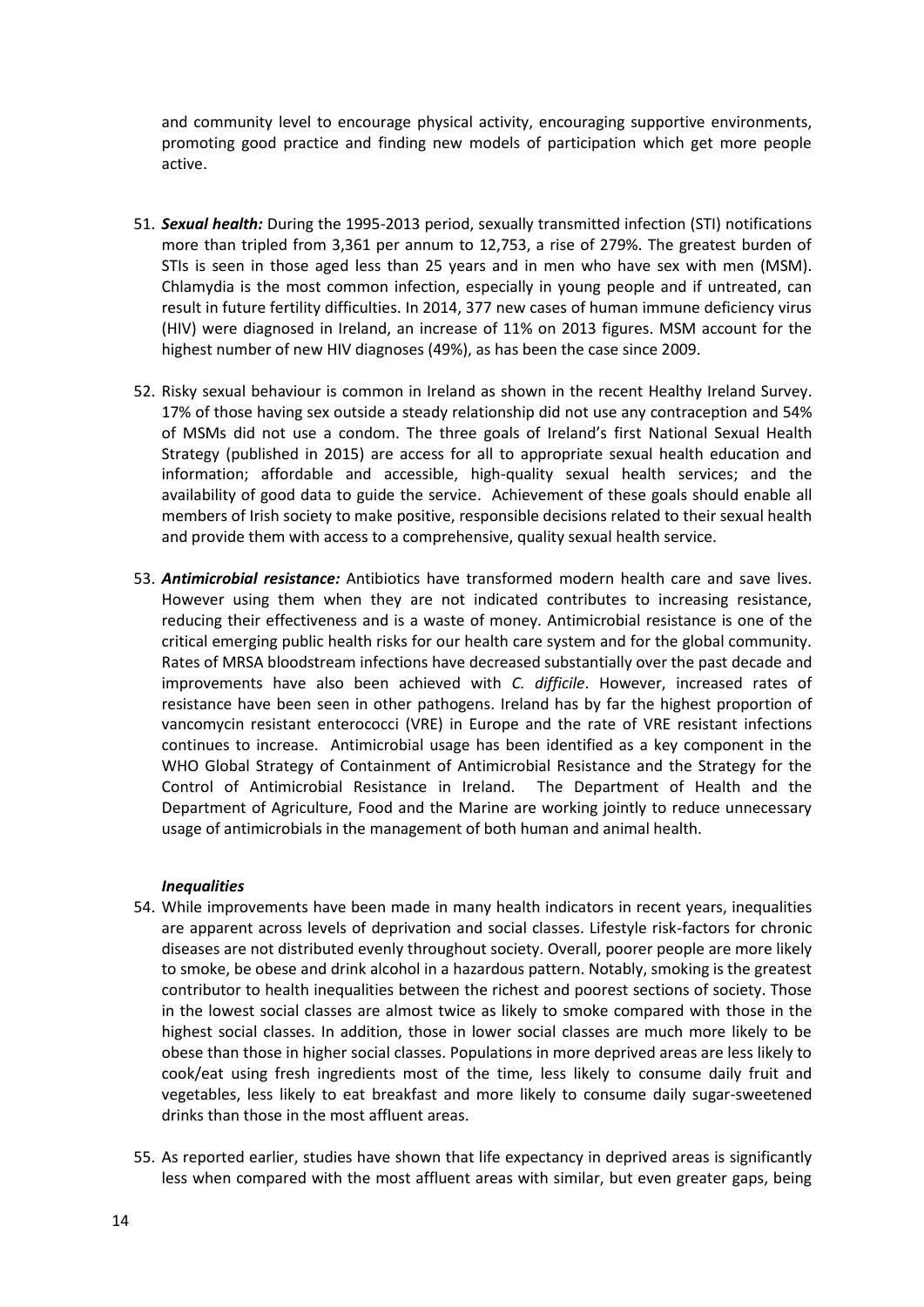found between Travellers and the general Irish population. Chronic disease mortality is also considerably higher in lower social classes, with studies suggesting that mortality rates for cardiovascular disease, cancer and respiratory disease are between 100 and 200% higher in the lowest social classes when compared with the highest. Certain groups experience particularly acute health inequalities. These include marginalised groups such as Travellers and Roma, refugees and asylum-seekers, people who are homeless and those affected by addiction issues. Social inclusion measures will continue to be a priority to ensure equity of access to health services for these groups.

- 56. Gender–based inequalities also exist. Young females are more likely to smoke cigarettes and to exercise less than their male counterparts. However, young males are more likely to drink sugar sweetened drinks than their female counterparts and males of all ages were more likely to binge drink than females.
- 57. In recent years, considerable improvement has been made to the health of the population of Ireland. Life expectancy has increased and mortality rates from cancer, respiratory disease and cardiovascular disease have decreased substantially. Very considerable progress is being made on improving the health and wellbeing of our population through a range of major, recent, evidence-based Government policy initiatives in line with the Government's overall framework to improve health and wellbeing, *Healthy Ireland*. Against this background some clear priorities relating to population need exist for the coming five years which should inform the priorities for Government, the Minister for Health and the work programme for the health sector.

#### **Suggested Action Areas – Population Health**

- (i) Purposeful implementation of the *Healthy Ireland* agenda combined with further work on reducing health inequalities, reducing tobacco consumption and substance misuse, promoting physical activity and sexual health, and preventing suicide.
- (ii) Develop a new national programme to comprehensively deal with anti-microbial resistance as a major threat to current and future health and well-being.
- (iii) Implement the Public Health (Alcohol) Bill 2015 including minimum unit pricing to tackle cheap, high alcohol content products and strengthen advertising and sponsorship restrictions.
- (iv) Publish and implement a National Obesity Policy and consider the introduction of evidence based fiscal measures including a sugar levy.
- (v) Publish and implement a new National Drugs Strategy.
- (vi) Use a portion of the revenue from increased tobacco and alcohol taxes and the new sugar levy to fund population health programmes.
- (vii) Tackle the growing burden of chronic disease through a new model of care that focuses on prevention, health promotion and structured care for those with chronic conditions.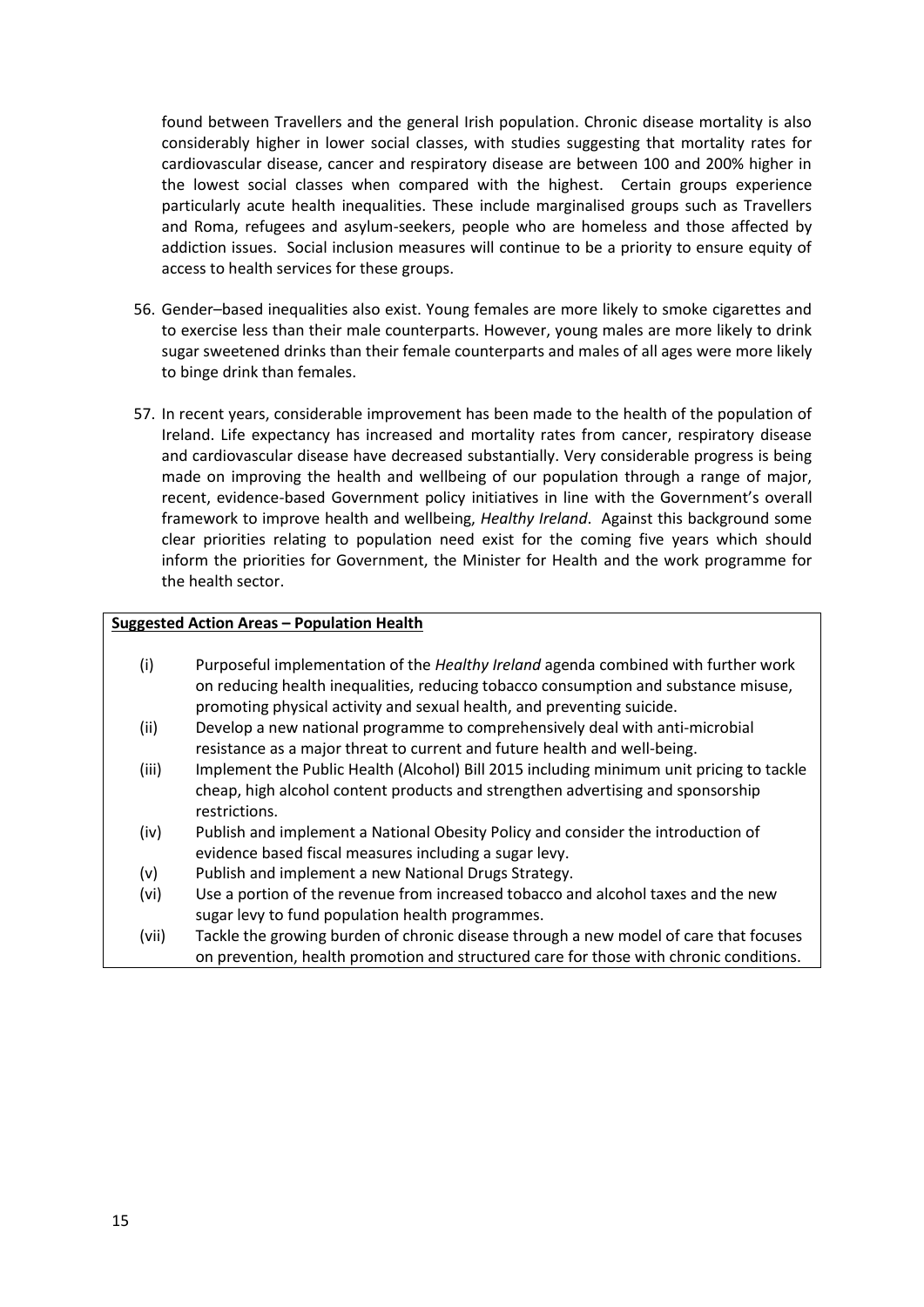### **Comprehensive and Integrated Care**

#### *Overview*

- 58. The landscape of healthcare in Ireland is changing. Changes in our population profile, advances in health technology and improvements in healthcare services, mean that we are living longer, but with a rising burden of disease and the requirement to provide care to more elderly citizens. We need to do more to prevent disease, but since treating chronic disease accounts for such a large share of current and future health service activity, improving outcomes for all patients requires new strategies to address this need. In this section, we outline ways in which a new model of care can be developed which is both integrated, on the one hand, and which reduces the demands on acute hospitals on the other.
- 59. Chronic disease, of its nature, is continuous and long-lasting. It can also be complex, in the sense that patients suffering from chronic disease may have multiple conditions or needs. Patients may have more than one illness (comorbidity), and those with physical conditions, for example, may also have mental health vulnerabilities. While healthcare staff can treat illness, the consequences of an illness may need to be addressed by a range of other professionals and services, including social care. Just as chronic disease is continuous and complex, so must be our response to it. We need to develop systems which are able to manage patients with multiple needs on an ongoing basis. The same is true of frail elderly patients who also have complex and ongoing needs.
- 60. Across the world, this is a major challenge for healthcare systems, which have traditionally been developed to provide care that is essentially episodic in nature. Episodic care lends itself to specialisation, but greater specialisation makes it harder to integrate and manage the totality of the patient's needs. Specialist care may also be expensive. As a result, many healthcare systems are looking for ways to complement high-tech, episodic, specialist care, with a greater focus on managing patients' needs at the lowest possible level of complexity on a continuous and integrated basis, starting with the patient themselves. A core focus of these approaches is to do more to keep patients well, thereby reducing the need for acute services in the first instance. One recent evidence review (McKinsey), found that, on average, integrated and managed care can reduce the need for hospital admissions by 19%.
- 61. In health service terms, this means moving from a traditional approach which focused on providing the best possible episodic care, to one which integrates care across providers. It means shifting activity from acute hospitals to primary care, thereby reducing the need for hospital admissions, but also ensuring far greater integration within primary care and between primary care, hospitals and social care. Services need to be joined up across acute, primary and social care, so that the individual needs of patients are managed in a more integrated manner.

#### *The Role for Comprehensive Primary Care*

62. In Ireland, as in many developed heath care systems, integration of services is hampered by the fragmented organisation and supply of health and social services. A strong system of primary care is needed to overcome these challenges. Primary care can and should be the setting in which people are managed and treated in an integrated way, with multidisciplinary teams and networks capable of providing comprehensive care. Of course not all or even the majority of people will require such an approach, but the more complex a person's needs, the more they stand to benefit from a joined-up approach to the provision of care. The focus of chronic disease management is on health promotion, prevention, early identification, simple and early interventions, patient empowerment, care in the community and on preventing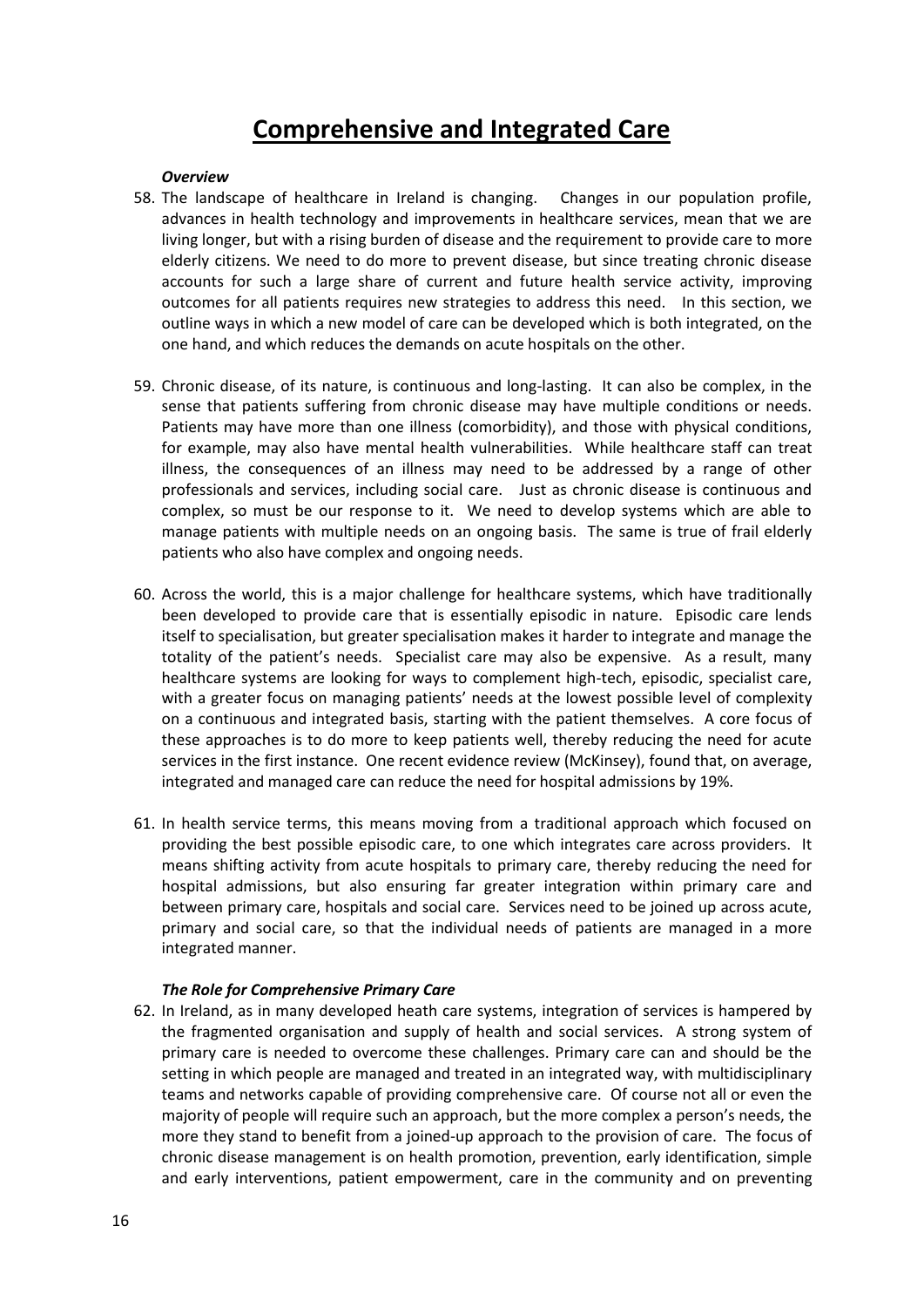acute episodes from occurring. Therefore, a central plank of policy should be the frontloading of efforts to deliver more and better management of chronic disease within primary care, integrated with acute hospital services and social care.

- 63. Countries with a strong primary care sector have demonstrably better health outcomes, greater equity, lower mortality rates and lower overall costs of healthcare. Primary care includes a range of services designed to keep people well, from promotion of health and screening for diseases to assessment, diagnosis, treatment and rehabilitation as well as personal social services. The services provide first-level contact that is accessible by selfreferral and with a strong emphasis on working with communities and individuals to improve their health and wellbeing. Primary care encompasses services which in the HSE may be arranged or delivered by non-primary care parts of the service, e.g. home care supports. Primary care should be the first point of contact that people have with the health system. Most care needs are basic and non-complex and can and should be met from primary care. They do not need hospitals or specialised community-based services. Ninety to 95% of all health and personal social service needs can be met in this way.
- 64. Primary care is much broader than general practice alone, although an integrated partnership approach involving GPs is a key element. Primary care teams should be the principal organisational unit of the service and provide the basic non-specialist care that patients need, whether this is for GP services, psychological services, social work, public health/community nursing services, physiotherapy, occupational therapy and other diagnostic, treatment and rehabilitation services. Part of the motivation for setting up primary care teams is to find ways to encourage people to work together who have different employment relationships e.g. directly employed HSE staff and GPs who are independent contractors. Ideally, all the professionals in a primary care team should provide care to the same population (although this is not always possible). This facilitates the targeted care of patients, promotion of health and wellbeing and measurement of outcomes on a population basis. Formal enrolment with a team facilitates this and is more likely to promote continuity of involvement with the same team over an extended period.
- 65. A wider primary care network can provide services which are also generalist in nature but the requirement for which does not demand that they be present in each individual primary care team. These professionals include speech and language therapists, community pharmacists, dieticians and psychologists. Patients should be referred to specialised services with a care groups focus (e.g. mental health, disability, etc.) only when their needs for care are either sufficiently complex or chronic that they need such specialised care.
- 66. A system of true multidisciplinary primary care will require professionals to work in teams, to report across professional boundaries and to practise with an appropriate degree of autonomy. Hierarchical "silo" reporting within individual professional groups acts as a barrier to the establishment of strong linkages across professional boundaries and to care being centred on patients' needs. Primary care services also need to be subject to appropriate leadership, governance, quality and safety standards and performance measurement.
- 67. Primary care is provided through a combination of GPs (and other professionals) acting as independent contractors, and clinical and other staff who are employed directly by the HSE. Part of the challenge in delivering integrated care is to develop a financial model which ensures that the payment system for GPs and other professionals both incentivises and resources continuous and managed care.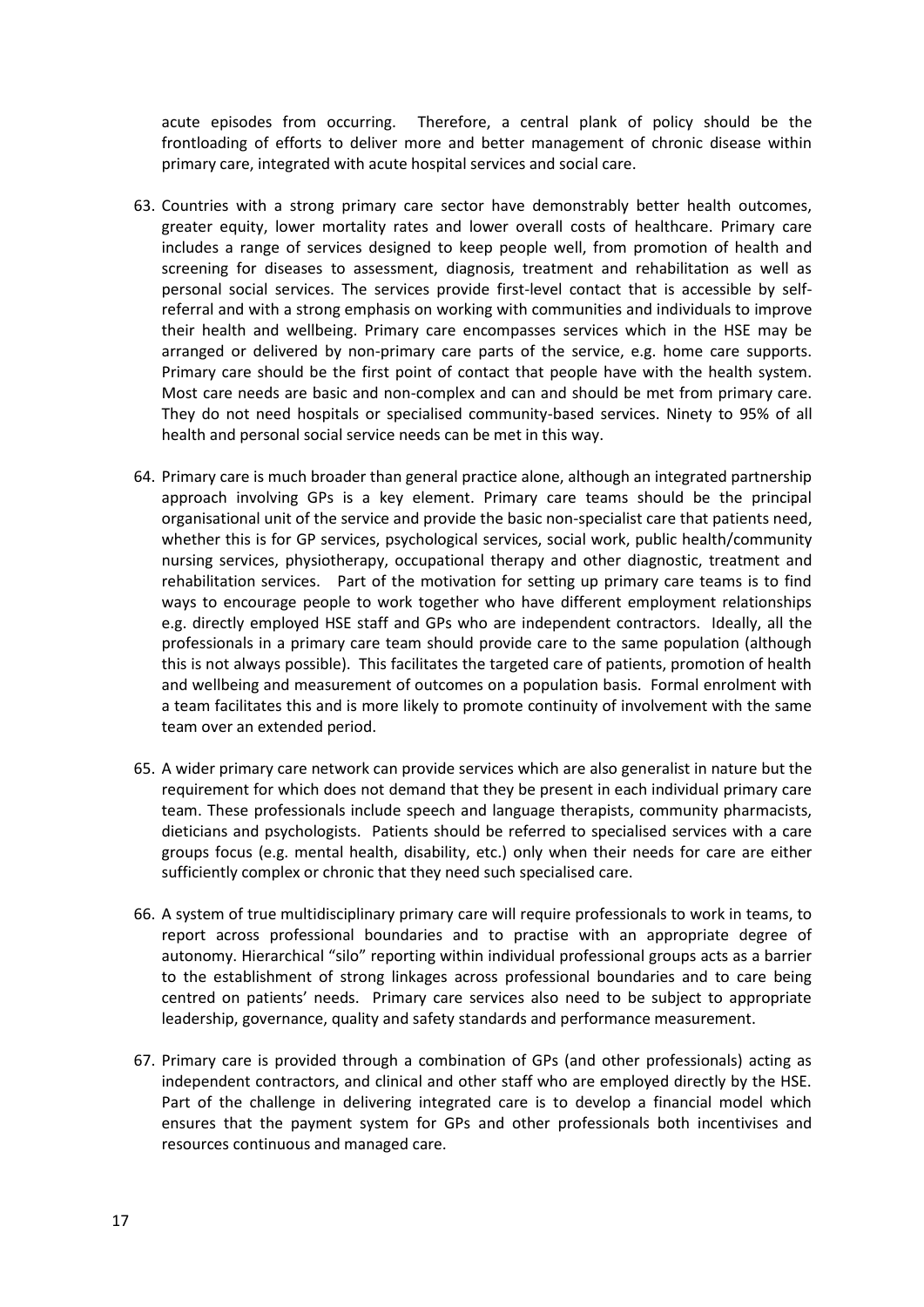- 68. The original primary care strategy (*Primary Care: A New Direction*) was published in 2001. Much of its thinking remains valid and is in line with reform initiatives successfully undertaken in the intervening period in a number of other countries. The experience of implementing the Primary Care Strategy points to significant challenges. There has been investment in the employment of additional primary care professionals, the formation of primary care teams and provision of enhanced facilities including primary care centres. Nevertheless it has not proven possible generally to introduce the full level of primary carebased staff and achieving a high level of team-working across diverse professionals with different employment/contractual relationships, priorities and approaches has proven to be challenging in practice. Nonetheless, augmenting primary care services is central to any successful strategy to address healthcare needs and promote population health. Doing so in an effective manner will require broad support amongst primary care stakeholders for an updated vision, day-to-day operating model and approach to implementation over a multi annual period.
- 69. A number of more recent developments have also taken place. In 2015 GP care without fees was successfully introduced for children under the age of six years and all people aged 70 years and over. Some 220,000 children under six and 50,000 seniors aged 70 or more registered for GP care without fees. The under six programme includes health checks and also a new cycle of asthma care for which 20,000 children have been signed up. Over 60,000 adults with type 2 diabetes have been recruited for a new programme to improve the management of diabetes in primary care. These priority developments took place in advance of the planned renegotiation of the overall GP contract. In addition, there has been investment in improving access to diagnostics and the delivery of minor surgery in primary care.
- 70. Substantial improvements in patient care have been achieved in some areas in recent years through the National Clinical Programmes. There have been notable successes in some areas including the treatment of heart attack and stroke. These programmes, however, tend to be focused on discrete illnesses or areas of specialisation and have generally focused primarily on improvement in the delivery of hospital services. In order to introduce more comprehensive change the HSE has now established five integrated care programmes covering Chronic Disease, Older Persons, Children, Patient Flow and Maternity. These programmes are, however, still in their infancy. A critical priority should be to move beyond hospital-focused care pathways to build integrated models of care across all services – acute, primary care, social care and mental health services. This should contribute to the strengthening of primary care as a mechanism for delivering integrated care, and the building of much stronger links between primary care and acute services, including through an integrated health workforce.
- 71. The right capital facilities are an enabler of team-working in primary care. Those teams which have been able to locate all professionals on one site, or at least a limited number of sites, have enjoyed a substantial advantage in the establishment of effective interdisciplinary working between professionals that have hitherto not worked closely together, with clear benefits to patient care. This is an important enabler of success, but not a sufficient one.
- 72. The greater the extent to which basic primary care services can be accessed out-of-hours, the less the reliance on hospital-based emergency services and the greater the proportion of people's care needs that can be met in the community.
- 73. There is a significant value in expanding access to diagnostics for primary care. It can help to avoid hospital referrals and, of course, deliver faster diagnosis for patients and doctors alike.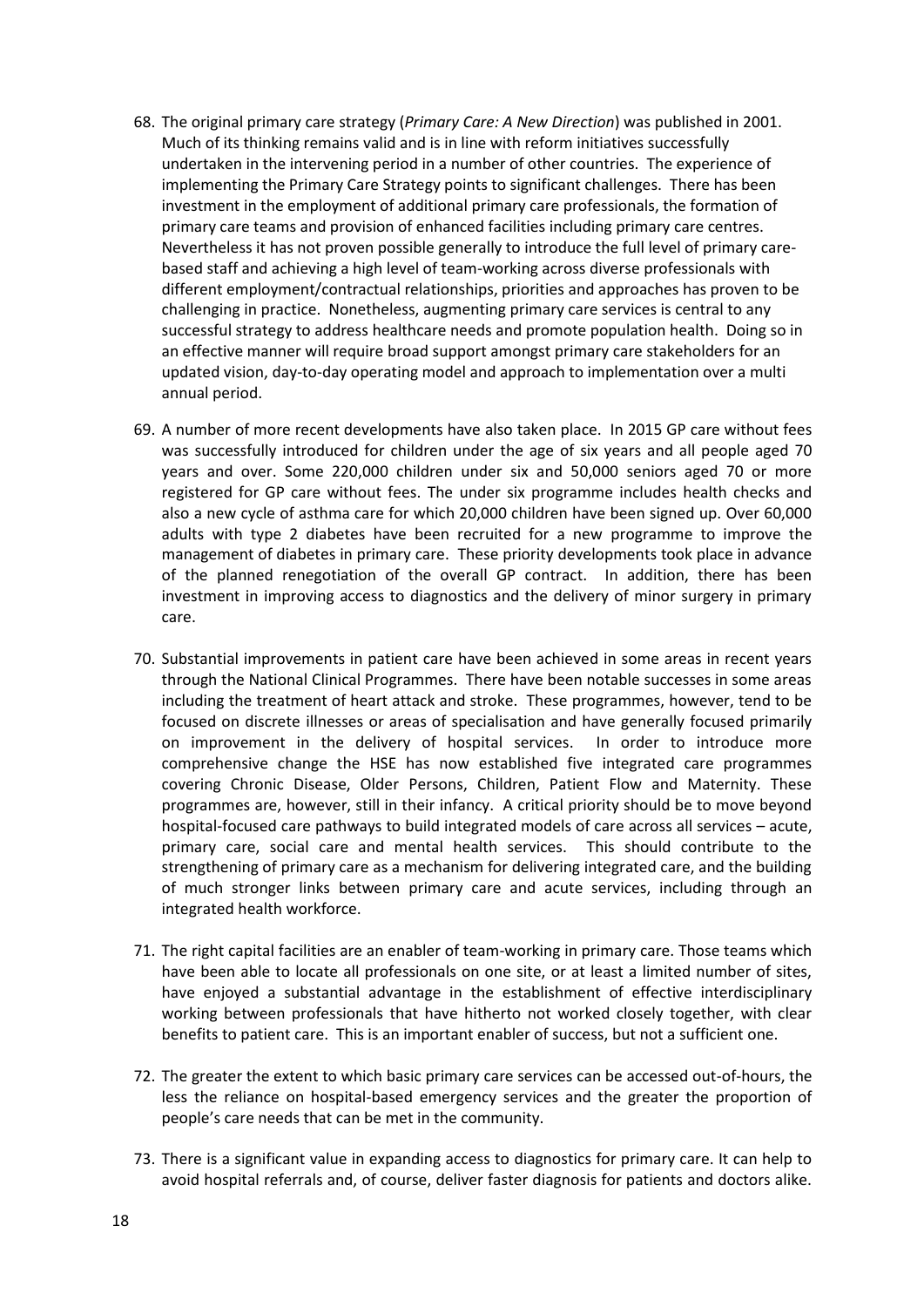It is important that use of such services conform to clinical guidelines with decision support systems and review required to limit unnecessary testing, which drives up costs without improving outcomes. Diagnostics for primary care and inpatient services should not be in competition for resources or priority, as is usually the case currently. This requires dedicated resourcing and provision of diagnostic support for primary care. Direct access to a range of diagnostics is required from primary care including imaging, laboratory tests and spirometry (for COPD and asthma).

- 74. The benefits that can flow from ICT have particular relevance to the achievement of the goals of primary care reform, whether it is in terms of empowering patients, facilitating integration within the primary care team or linking electronically with hospitals and other specialised care providers. There is very good penetration of ICT in GP practices but insufficient access to ICT by a range of other primary care professionals. In addition, GP ICT is practice-based with insufficient integration across practices to facilitate collaboration, peer learning and comparison, decision support and epidemiological analysis. Implementation of the Individual Health Identifier will be an important means by which such datasets can be integrated and linkage between primary care and hospitals achieved.
- 75. The electronic generation of such information in a streamlined and efficient fashion has the potential to address existing information gaps in relation to the primary care workforce (whether employed or contracted), the health needs dealt with in primary care and the types of services delivered. Technology can also minimise reporting burdens while facilitating the tracking of outcomes. The focus on outcomes and support for this approach amongst stakeholders will be an important component of any multi annual investment strategy for primary care.

| <b>Suggested Action Areas - Primary Care</b> |                                                                                           |
|----------------------------------------------|-------------------------------------------------------------------------------------------|
| (i)                                          | Prioritise the development of comprehensive primary care services as the most             |
|                                              | fundamental building block of a new, more integrated model of health and social care      |
| (ii)                                         | Seek to build consensus amongst key primary care stakeholders on the vision, operating    |
|                                              | model and approach to delivery of comprehensive primary care                              |
| (iii)                                        | Undertake workforce planning to identify the requirements, nationally and for each        |
|                                              | primary care network, to resource this more comprehensive primary care service, and       |
|                                              | provide for an integrated health workforce. These should build on the existing evidence-  |
|                                              | based methodologies being used in, for example, the Taskforce on Staffing and Skill Mix   |
|                                              | for Nursing and the Strategic Review of Medical Training and Career structure.            |
| (iv)                                         | Increase funding, training places and recruitment to progressively increase staffing on a |
|                                              | multi annual basis in line with these workforce plans                                     |
| (v)                                          | Negotiate a revised GP contract that supports more comprehensive primary care             |
|                                              | services, chronic disease management and multi-disciplinary working                       |
| (vi)                                         | Develop community and specialist nursing and midwifery, dieticians, counsellors, care     |
|                                              | assistants, physiotherapists, occupational therapists and other health professionals      |
|                                              | serving local communities                                                                 |
| (vii)                                        | Ensure that all health professionals, and in particular specialists, support those in     |
|                                              | population based primary care in early intervention and care coordination                 |
| (viii)                                       | Invest in providing faster and more direct access to dedicated community diagnostics      |
|                                              | based upon GP referral in line with clinical guidelines                                   |
| (ix)                                         | Promote patient engagement and the delivery of integrated primary care services           |
|                                              | through enhanced technology and facilities                                                |
| (x)                                          | Introduce an outcomes-based measurement framework to ensure the full potential of         |
|                                              | more comprehensive primary care services is realised in line with increased investment.   |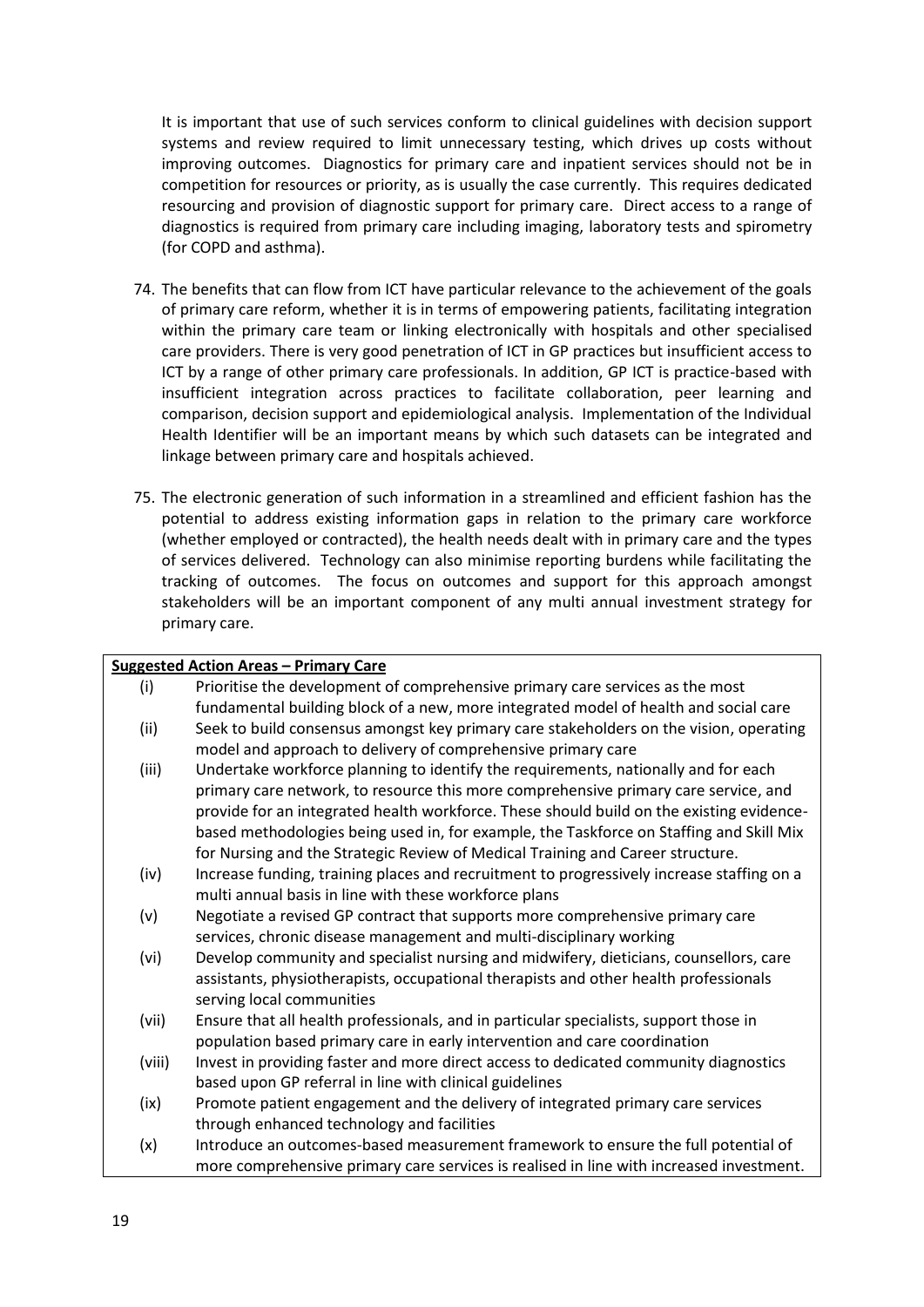#### *The Role for Acute Hospitals*

- 76. Historically in Ireland, the acute hospital system has evolved in an unplanned, provider-driven manner. Ireland has a large number of small (by international standards) hospitals, which, until recently, have operated almost entirely independently. Traditionally, the main driver of service development has been individual hospitals responding to perceived local and regional needs. The inevitable result of this piecemeal approach has been a historical pattern of inefficiency, duplication, and a system that tends to be designed around institutional concerns, rather than planning of services around population health needs.
- 77. These issues have been identified in a number of studies, and important reform initiatives have been undertaken, with notable results in some areas. The overriding concern in reorganising our hospital service is ensuring that the quality and safety of care provided is of the highest standard. Best practice in hospital care has changed, with more specialisation and a focus on achieving critical mass in the treatment of less common conditions. The broad trust of existing policy involves organising hospitals into Hospital Groups, so that acute hospital services can be configured in such a way as to provide a full range of services appropriate to a region and to designate suitable roles for each type of hospital including major, general and local hospitals.
- 78. Some recent developments in the reform of the acute hospital sector include:
	- The period 2008 2014 saw significant reductions in hospital budgets and staffing, but with continued increase in hospital output. Expenditure in 2014 on acute hospital services was below 2008 levels but a significant increase was achieved in the volume and complexity of activity. Efficiency has improved significantly as is evident from major reductions in unit costs. A 10 per cent reduction in average length of stay was achieved between 2008 and 2014 contributing, in terms of bed days freed up, the equivalent of approximately 1,000 acute beds.
	- The development of enhanced pre-hospital care including through fleet investment, training and upskilling, the centralisation of all regional control and dispatch functions outside Dublin within the single National Ambulance Service control system and the establishment of a permanent Emergency Aeromedical Service.
	- Introduction of over thirty National Clinical Programmes which are clinically-led and aim to improve patient care through the development of standardised models of care and clinical guidelines. For example, in stroke care this has resulted in the saving of additional lives and prevention of disability every day. Our thrombolysis rates are now amongst the best in Europe. Acute Medical Assessment Units have been introduced providing for more effective management of medical admissions.
	- Initiation of a programme of development of paediatric services based upon a new National Model of Care for Paediatrics and Neonatology and planning for a New Children's Hospital at the St.James's campus with satelite centres in Tallght and Blanchardstown.
	- Publication of Ireland's first National Maternity Strategy providing for decision in principle to relocate all stand-alone maternity hospitals to acute hospital campuses and introduce a new model of care based upon networked services across hospitals and community which are woman centred and provide integrated, team based care, with women seeing the most appropriate professional based on their needs.
	- Following review by the National Clinical Programme for Acute Coronary Syndrome it was decided to consolidate the specialist service 24/7 PPCI services in Dublin into 2 centres in 2015, -at the Mater and St James's. The rationale for two 24/7 centres for the delivery of PPCI in the greater Dublin area is in line with the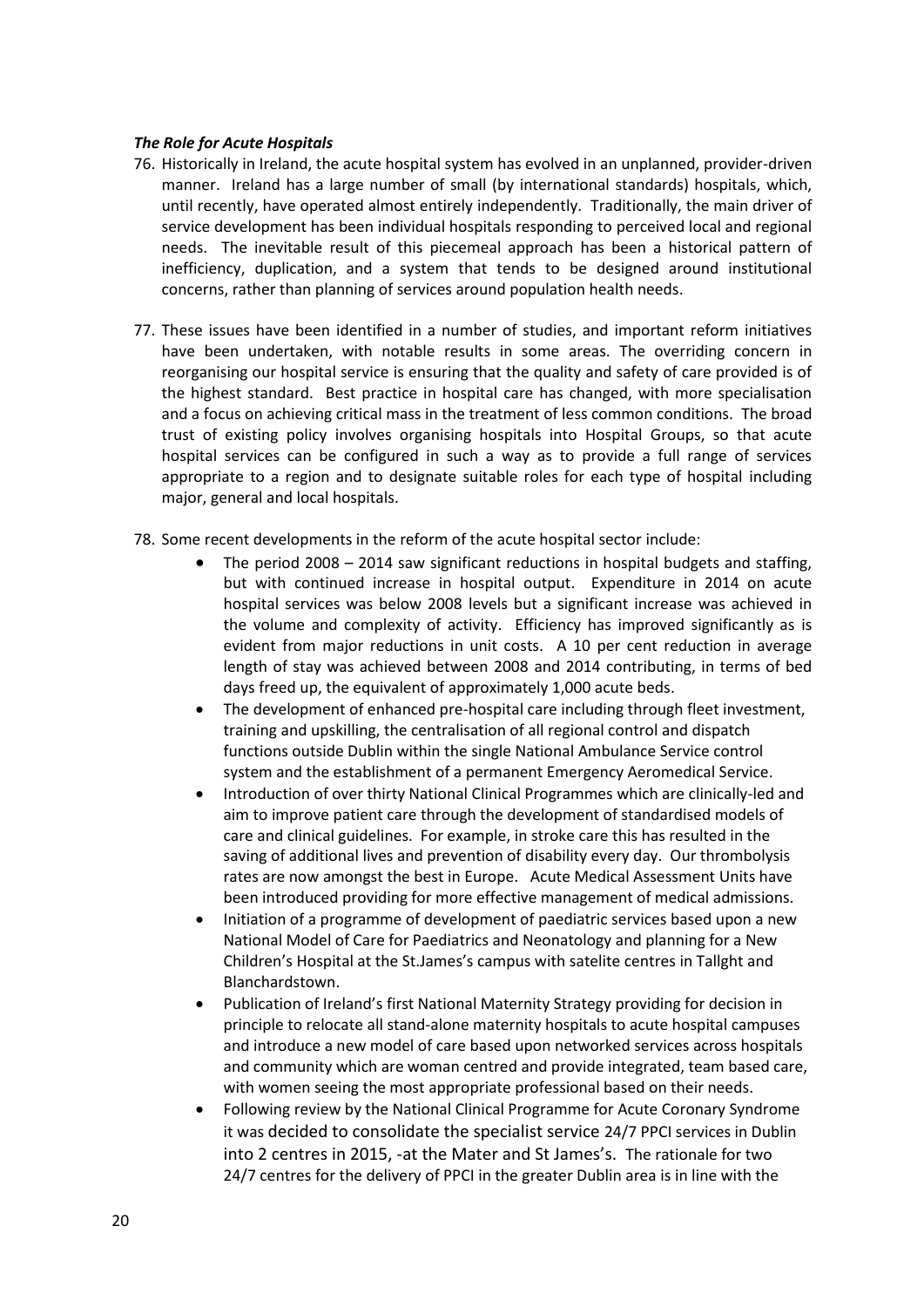international experience that centres with a larger critical mass of trained operators, working within a 24/7 team, are less dependent on individual personnel and more robust.

- The development of north/south linkages including in respect of an all-island paediatric congenital cardiac service and access by patients from Donegal to radiotherapy and cardiac intervention services at Altnagelvin Hospital, Derry.
- 79. Further planned development includes:
	- Implementing the recommendations of the Emergency Department Task Force to resolve critical patient delays in Emergency Departments. A high level group, jointly chaired by the Director General of the HSE and the General Secretary of the INMO, is in place to drive this process.
	- National strategic direction on the future organisation of national specialist and supra regional services. A national policy on trauma services is currently under development reflecting the international evidence of the benefits of major trauma networks.
	- Further development of Hospital Groups, including required governance and management arrangements, to provide robust corporate and clinical governance to ensure clear accountability with regard to strategy, quality, access and financial performance.
	- Development of strategic plans by each Hospital Group based upon needs assessment for the population served and the aplication of the findings of the national clinical care programmes in relation to the organisation of emergency services, critical care, acute medicine and surgery.
	- Larger hospitals in the Group transferring relevant services to the smaller hospitals to promote local accessibility and so that larger hospitals can focus on meeting the access requirements for more complex care.
	- Deployment and rotation of staff resources across each Group so as to support smaller hospitals within each Group to recruit high quality clinical staff and provide appropriate education and training.
	- Implementation of Phase I of the Taskforce on Staffing and Skill Mix for Nursing to determine the optimum nurse staffing resource across general and specialist inpatient acute hospital care settings.
	- Enhancing the scope to meet patient needs on an ambulatory basis in association with primary care, reducing the necessity for inpatient admission.
	- Publication of a new National Cancer Strategy which will build on progress made under the 1996 Strategy, address the projected doubling of cancer incidence to 2040 and focus on key areas incuding prevention, survivorship, new technology and treatment, workforce and quality
	- Utilise the five Integrated Care Programmes to achieve large scale transformation in patient pathways and greater emphasis on strenthening integration between primary and acute care.
- 80. Notwithstanding the above current and planned developments, access delays for both emergency care and elective treatment have persisted at a level which poses formidable difficulties for how patients experience the health service and the reputation which our health service enjoys amongst the general public.
- 81. In addressing these difficulties a major challenge is to build upon recent productivity improvements and bring consistent operational excellence to the delivery of acute hospital services across 48 hospitals. This will be an issue whatever the overall funding and staffing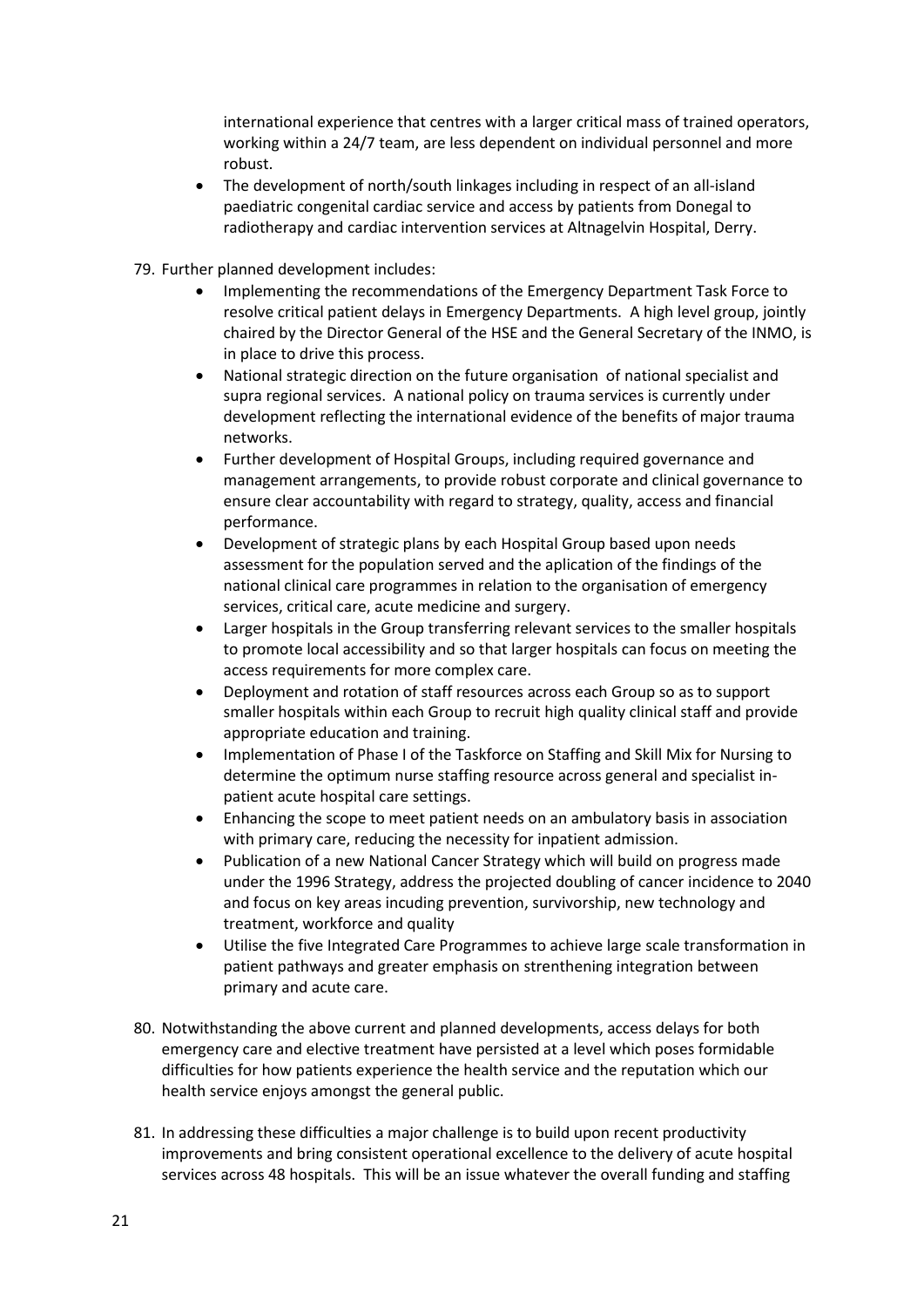constraints since growing demand will continually put the responsiveness of services to the test. While the immediate focus tends quite rightly to be on short-term indicators such as trolley waits other underlying performance issues that drive productivity must also be the subject of concerted attention. These include the appropriateness of bed occupancy in the acute sector, the average length of stay in hospital, rates of ambulatory and day case treatment and the overall responsibility to improve patient flow. This entails a commitment to operational excellence within each hospital and Hospital Group.

- 82. We know, for example, that there is scope to reduce admissions for chronic illnesses such as chronic obstructive pulmonary disease (COPD). There has been a modest increase in COPD admissions over the last decade in contrast to reductions achieved in other countries. At the same time length of stays for COPD are considerably higher in Irish hospitals than in some other countries such as the UK. Hospital stays for COPD in Irish hospitals entail an acute hospital bed requirement of approximately 300 beds annually. More appropriate care pathways which avoid hospital admission could potentially free up a portion of these bed numbers. There are other such examples.
- 83. The lack of alignment between the 24/7 needs of major actue hospitals and the traditional 5 day work patterns of staff other than nurses, midwives and doctors (eg radiographers, theatre support staff, laboratory staff) results in limited use out of hours of high tech facilities. This contributes to patient flow delays and is an inefficient use of major capital infrastructures. The alignment of incentives for consultants and the dual nature of many consultants' contracts are widely regarded as problematic. Investment in additional acute capacity may be merited in specific areas, backed up by robust needs assessment – for example, critical care bed capacity and medical and surgical assessment units. However, achieving optimum levels of hospital efficiency on a consistent basis and rebalancing the model of care towards more effective management of disease within primary care are essential. This is not just a financial issue but reflects other constraints on the expansion of acute services including the availability of specialist medical, nurse/midwife and other staffing in an environment of global constraints.
- 84. Many of the changes required to improve hospital access and operational efficiency have been mapped in detail by the National Clinical Programmes and the Emergency Department Task Force. Significant improvements have also been realised by a number of hospitals but not with the consistency across all hospitals that is required. A number of hospitals have undertaken significant improvement processes utilising operational management techniques. The Irish Hospital Redesign Programme has been launched in pilot sites and this programme of work is being taken forward nationally by the HSE's Integrated Care Programme on Patient Flow. In addition to the experience now available within the Irish health care system, further significant operational improvement expertise can be accessed through academic partners. Ireland is also home to companies with a world class reputation in this area – for example, three out of six worldwide winners of the Shingo prize for operational excellence over the last two years were the Irish plants of global medical device companies.
- 85. The further introduction of Activity Based Funding, whereby hospitals budgets are tied to productivity, is expected to add a strong ongoing incentive to achieve further operational improvement. A relatively small portion of each hospital's budget was this year determined based upon measurement of efficiency but it is intended that this will grow significantly as Activity Based Funding is phased in. A period of adjustment is necessary to refine information and allow hospitals to respond through tackling inefficiencies but it is important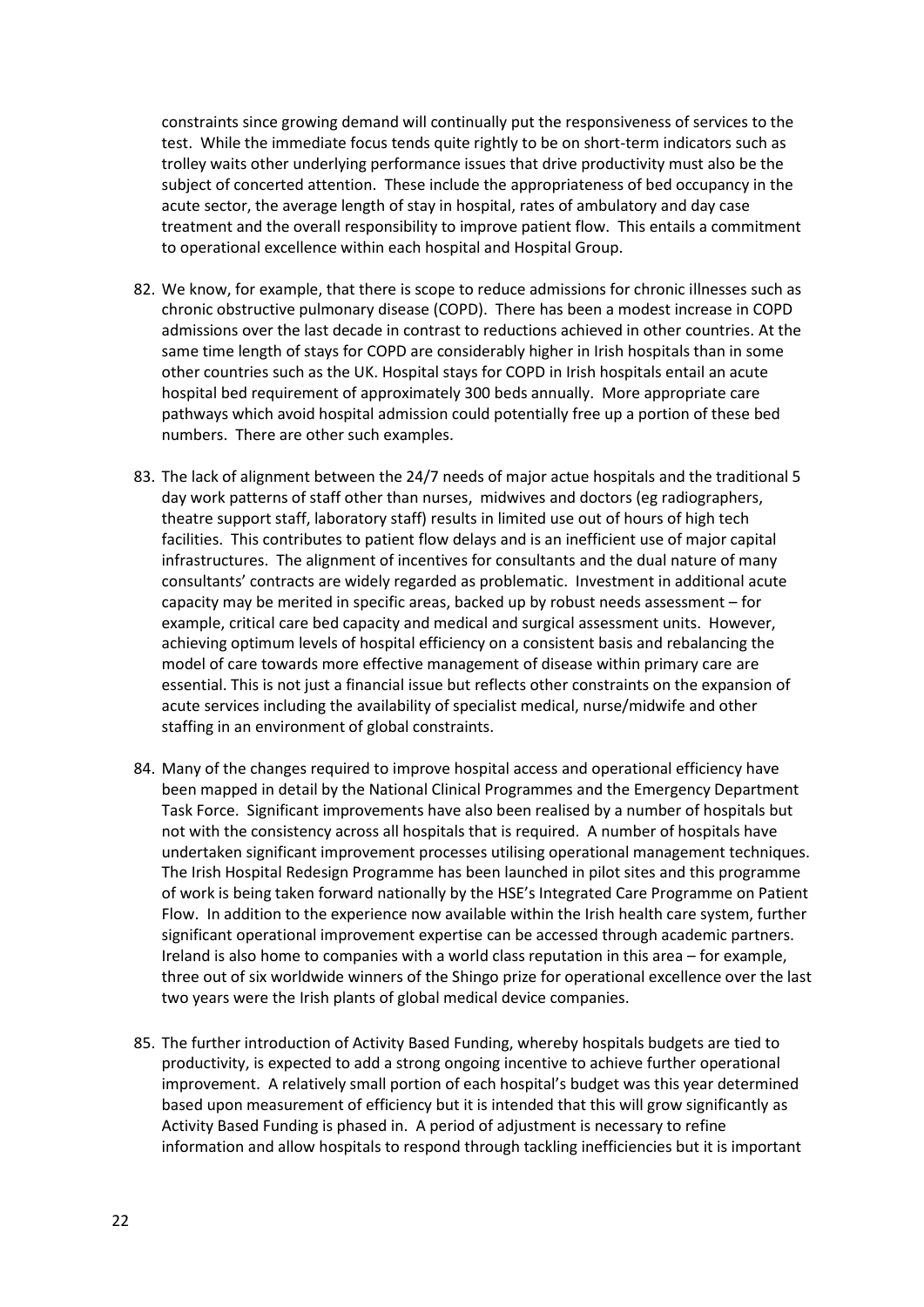for service responsiveness and productivity that momentum is maintained and performance incentives strengthened.

- 86. Achieving better performance in the acute sector will also depend on achieving a greater separation between urgent and non-urgent (scheduled) care. At present, competition for resources between urgent and non-urgent care is undermining the output and rate of throughput of the system as a whole. Scheduled care cancellations result in inefficient use of scarce resources and access delays add to costs as patients may have more complex requirements by the time they get access. It should be possible to secure better separation of scheduled and unscheduled care within either the wider provider network or within a particular hospital.
- 87. In major urban areas with multiple general hospitals one potential approach would be to divide hospitals into those whose primary focus should be emergency care and those with a focus on scheduled care, including ambulatory and day services. In hospitals which provide emergency care a far greater share of beds would be devoted to the needs of emergency patients. With greater separation of emergency and elective workloads there would be much less disruption of elective activities in the face of emergency demand pressures. At present, each competes for resources in a way which undermines the system as a whole. In areas with lower population bases served by one hospital, both emergency and elective workloads would need to be undertaken but with much greater physical and resource separation. The precise formula to guide decision making, including investment and capacity planning, and restore balance over time should be determined through the process of agreeing strategic plans for each Hospital Group.

#### **Suggested Action Areas – Acute Hospitals**

- (i) Implementation of the recommendations of the Emergency Department Task Force to realise consistent improvement in delays in Emergency Departments through hospitalwide improvement and strengthened community supports to facilitate admission avoidance or earlier discharge.
- (ii) Implementation of national strategies, including cancer, maternity services, a national model of care for paediatrics and neonatology and trauma services.
- (iii) Establish the New Children's Hospital through the merger of the three Dublin paediatric hospitals and the construction, subject to planning, of a new hospital on the St. James's campus with satellite centres at Tallaght and Blanchardstown.
- (iv) Support Hospital Groups in the strategic planning and improvement of service provision in response to population health needs and in line with national strategy, including the need to support primary care in facilitating greater integration and coordination of care.
- (v) Develop the ambulance service as a key facilitator of improved health service responsiveness, service quality and appropriate utilisation in line with expert recommendations.
- (vi) Accelerate the implementation of Activity Based Funding to promote productivity and appropriate care and support Hospital Groups to implement continuous operational improvement through the sharing of learning and proven expertise.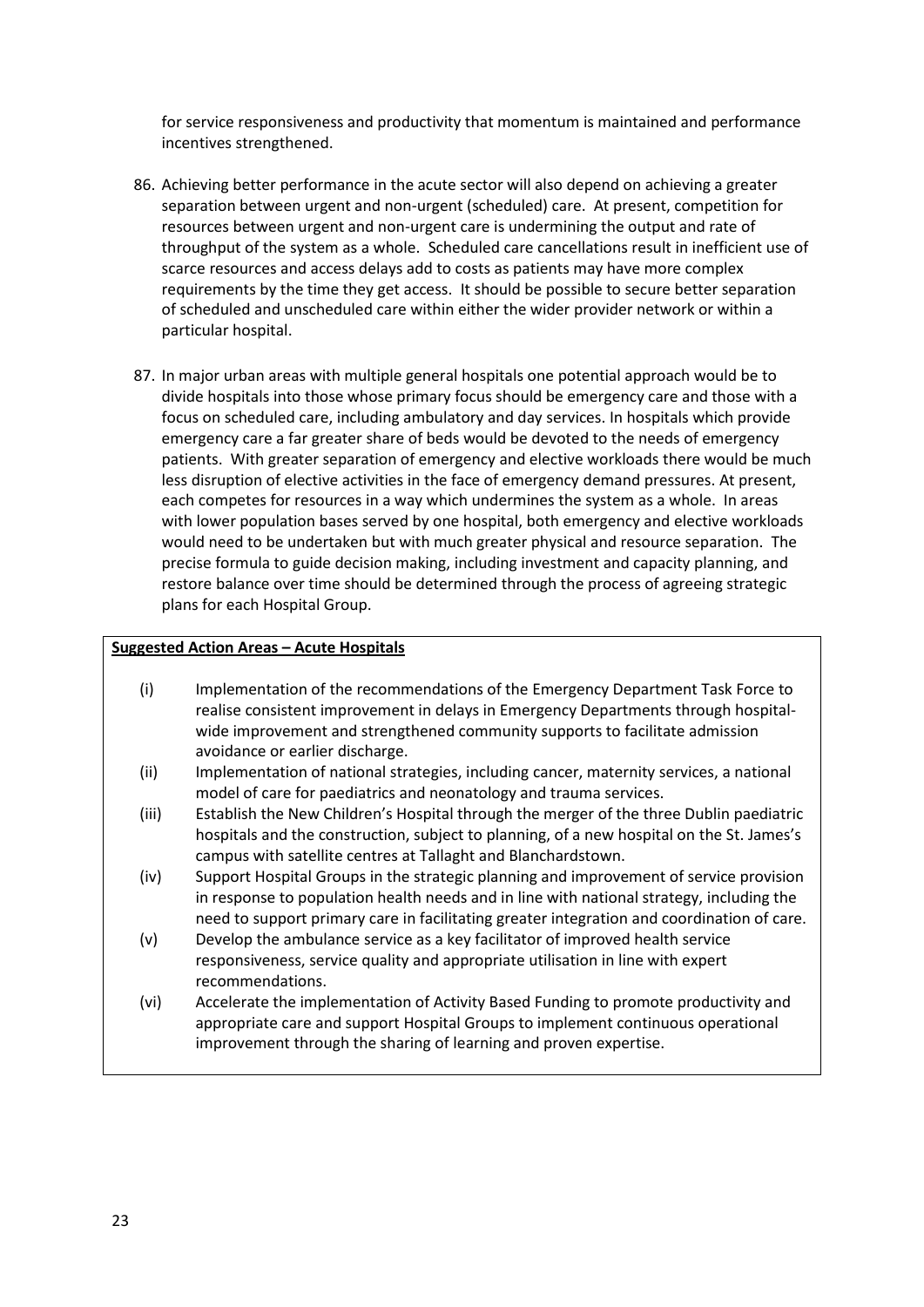#### **Social Care – Supporting Individuals to live independent lives**

- 88. Social care services are provided to older people and people with disabilities. Similar type services are provided to many people with mental health issues. Demographic demands (in relation both young and old) and other factors mean there is a need to enhance the availability of these services. In addition, policy changes already commenced for the modernisation of these services require significant further implementation.
- 89. Policy in the social care area is increasingly informed by the desired shift in emphasis towards the development of a community-based response, independent living and access to mainstream services supported by recourse to specialist services where required. This policy shift is also increasingly being framed within the broader health and wellness approach in society, and the focus on prevention and community-level care within the health service generally. The preventive and health and wellbeing approaches are informed by the shift internationally from a medical model of health and social care, towards an emphasis on autonomy and equal citizenship.
- 90. The objective of a more integrated model of care across health and social care is to build services around the needs of individuals so that a single pathway of care which takes account of individual preferences is provided. Services should be provided at the lowest level of complexity and on a personalised basis so that individuals can continue to live independently in their own community for as long as possible. This requires an early intervention approach so that loss of independence is avoided and problems anticipated. This model seeks to:
	- Support older people to live in dignity and independence in their homes and communities for as long as possible;
	- Support people with disabilities so that they can participate in society and lead fulfilled lives based upon inclusion and self-determination;
	- **•** Provide services to people with mental health issues at the lowest level of complexity, with the emphasis on rehabilitation and recovery at community level.
- 91. In respect of services for older people's services, improving the provision and integration of care also has implications for the effectiveness of other services, particularly the acute sector. The availability of home care, respite care, rehabilitation, and the services provided by day hospitals, helps to reduce the number of avoidable hospital admissions, and also contributes to reduction in the average length of stay, which is desirable from both a health and costeffectiveness perspective.
- 92. This approach is consistent with the concept of mainstreaming for people with disabilities and those with mental health difficulties, which has been accepted as national policy since the Commission on the Status of People with Disabilities in 1997. While specifically used in relation to people with disabilities, the concept is generally accepted as a guiding principle in the development of policy across social care. Mainstreaming means that, as far as possible, people should be supported to access the same public services as other citizens e.g. health, transport, education, etc. Within the health sector, it means that people with disabilities and mental health issues should have access to the same health services as others with additional supports as required. Services for older people are also organised around the same principle, although reflecting their more specific, longer-term care needs.
- 93. The distinction between health care and social care is in fact abstract since people generally require both health and social care, often at the same time. Over half of acute hospital bed days are utilised by people over 65 years and this proportion is growing. In-patient mental health services are provided in acute hospitals and many mental health problems can be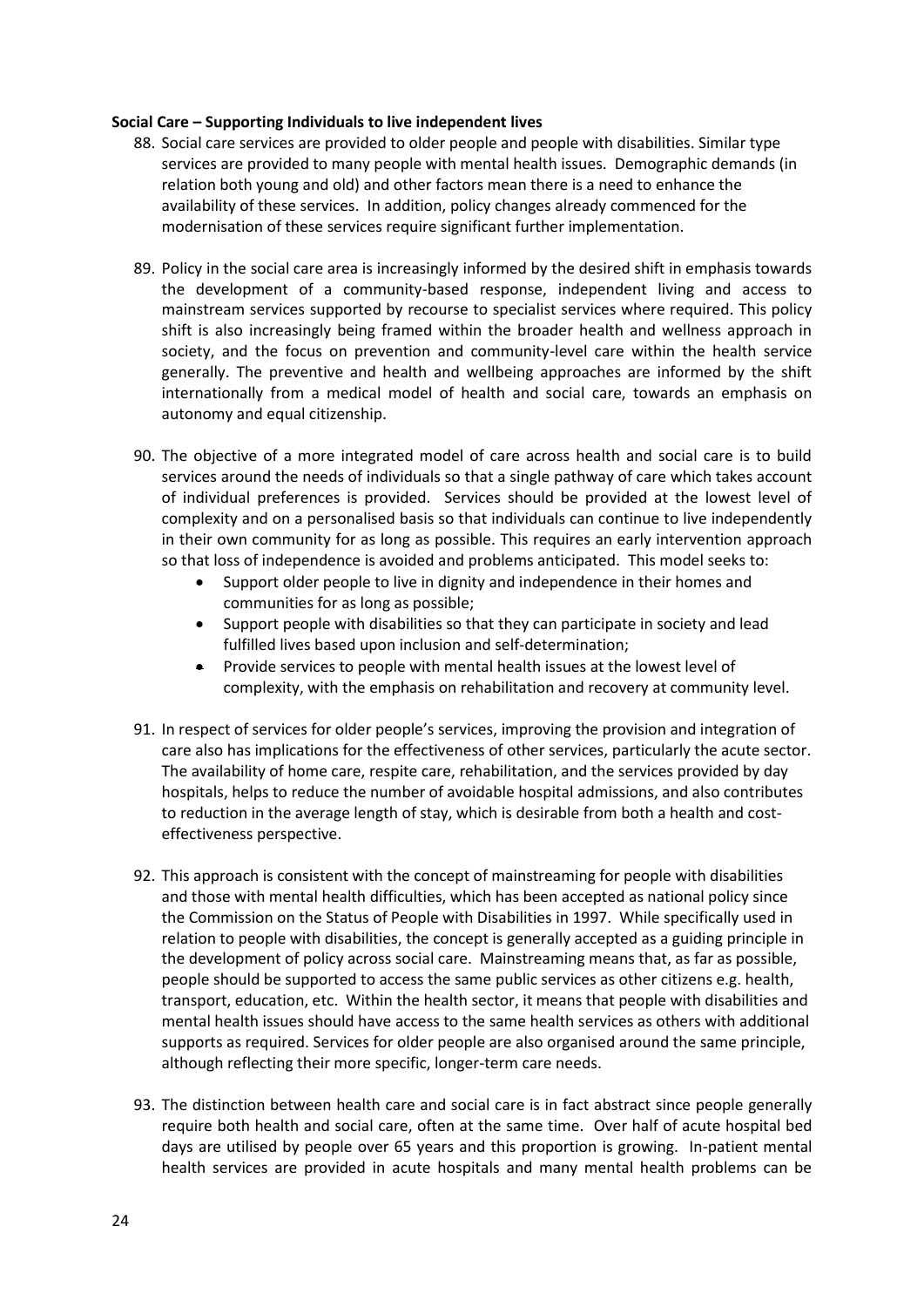appropriately managed in primary care. The manner in which our services are currently organised does not always assist in managing the complex needs of individuals. Provision of social care and mental health services in a manner that is insufficiently connected can complicate referral and access for individuals, as they and their families have to "navigate" their way through divided administrative and professional arrangements. Access is commonly by means of referral with priority determined by the specialist service (often through the operation of waiting lists).

- 94. Social Care services have also traditionally been provided in institutions. Substantial progress has been made in recent times in moving the provision of social care and mental health services out of institutions, and building up community-based services. While progress has been made in dismantling institutional approaches, in line with best practice and international trends, the process is certainly not sufficiently complete. Even with a strong community model there is a continuing necessity to achieve greater connectedness with other services. While social care services are increasingly being delivered at community level properly realising the policy of independent living requires stronger mainstreamed responses across different areas of Government policy and not just health.
- 95. Early intervention in health and social care refers to the provision of treatment or supports at the earliest possible stage once a health problem has been identified. It is aimed at ameliorating and supporting the individual so that their condition does not deteriorate or their needs become greater due to lack of support. Effective early intervention is particularly important in regard to addressing the needs of children with disabilities. The HSE's *Progressing Disability Services for Children and Young People Aged 0-18* involves a community based model of therapeutic support for young people with disabilities and their families. Existing services are being reconfigured on a geographic basis, new staff recruited and waiting lists addressed based upon an agreed service model with a consistent approach to planning and organising based upon population need. This is a multi-annual programme which, as changes are taking place and resources allocated, seeks to achieve earlier and more effective assessment and response to the needs of children and their families. In parallel cross-Government collaboration between Children and Youth Affairs, Health and Education has seen agreement on additional supports for children with special needs to participate fully in the free pre-school year. This offers the potential to identify and begin to address developmental and behavioural issues before the commencement of primary school.
- 96. Disability policy is also influenced by the objective of achieving greater value and choice for service users and tax payers which was identified in the Value for Money & Policy Review (2012). The recommendations of this review are being implemented under the *Transforming Lives* programme. The *Congregated Settings Report* identified the need to decisively move disability services out of institutional settings, as has been achieved elsewhere. The development of community based services is being supported by the Health Capital Programme and housing authorities. The Department of Health and the Department of Environment, Community and Local Government jointly published the *National Housing Strategy for people with Disabilities and Mental Health Issues*, and work together on the implementation of the strategy.
- 97. Our current policy on mental health *A Vision for Change* (2006) is due to be reassessed by way of an international evidence and expert review of existing services. This will be followed by the development of a new policy which will add to the direction set out in *A Vision for Change*. The WHO report *Mental Health: New Understanding, New Hope* recommended that treatment for people with mental disorders should be provided in primary care as this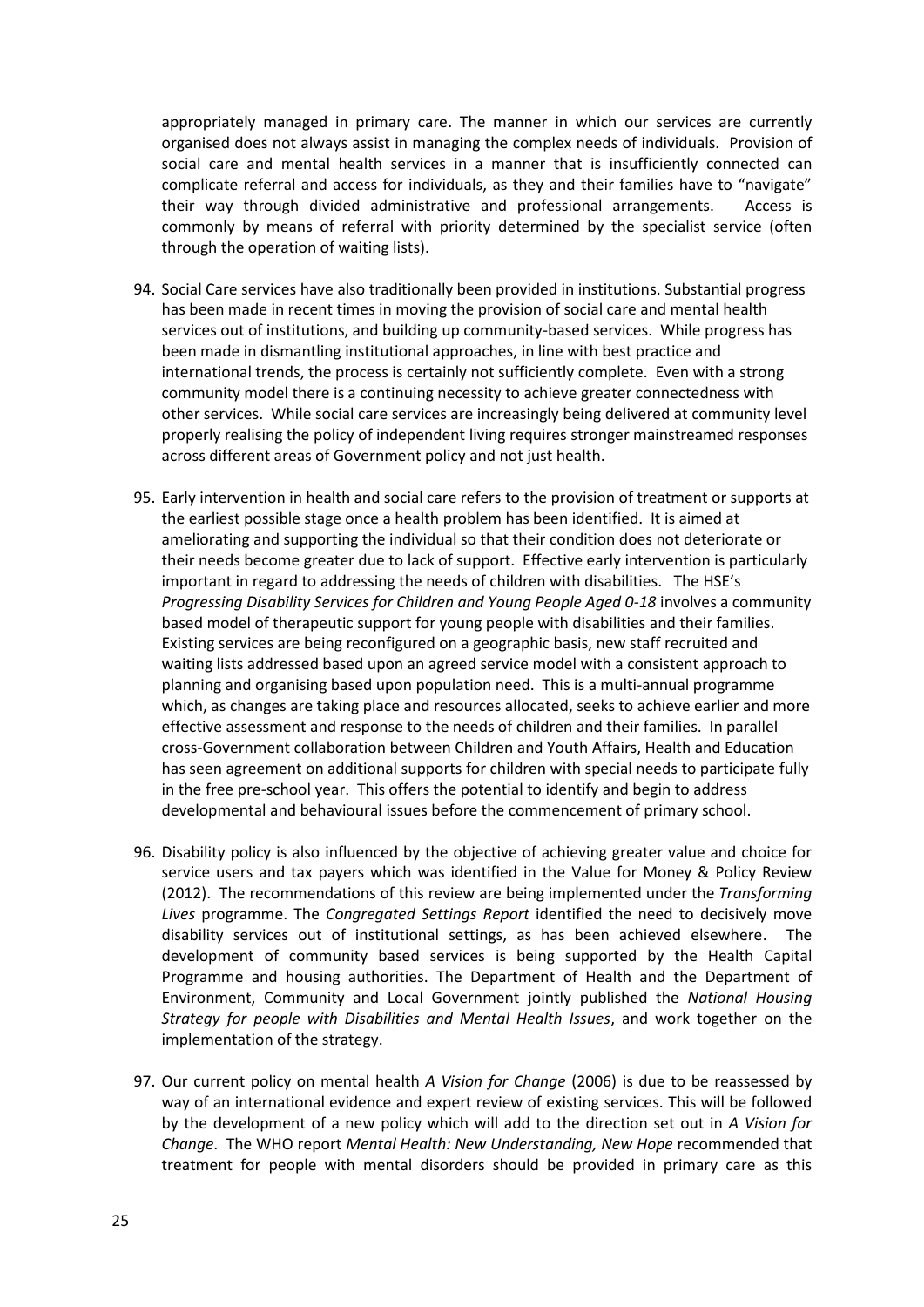enables the largest number of people to get easier and faster access to services. *A Vision for Change* identified that 90 per cent of mental health problems are dealt with in primary care without referral to a specialist mental health service. This does not take from the requirement for strong specialist mental health expertise but it does require very good integration between primary care and specialist mental health services.

- 98. Supporting a positive attitude to mental health forms part of an overall health and wellbeing approach, as set out in *Healthy Ireland.* The new suicide reduction strategy, *Connecting for Life,* emphasises health and wellbeing and cross-sectoral working in order to address stigma and provide support to people experiencing mental health problems. *Connecting for Life* has led to youth mental health being selected as a whole-of-government priority and the subject of a joint initiative by the Departments of Health, Education and Children and Youth Affairs under the Civil Service Renewal process. The implementation of this Strategy, through a cross-governmental structure, may provide useful pointers for the development of wider mental health and social care policy generally.
- 99. Good progress was made in 2015 in reducing waiting times for access to specialist mental health services, in particular child and adolescent mental health (CAMHs). The initiative included a joint approach with primary care to assess the extent to which those awaiting specialist services could in fact be diverted in the first instance to counselling services in primary care. Projects such as Jigsaw, which have been successfully implemented or are planned in a number of locations around the country, also provide direct access to mental health supports for young people.
- 100. Specialist mental health services have been subject to development, in particular in the staffing of community based mental health teams in CAMHs, adult and psychiatry of later life services. Other areas of focus include dual diagnosis supports for those with mental health and substance misuse issues, perinatal mental health and forensic psychiatry. The later will undergo major development through the replacement of the Central Mental Hospital with a new National Forensic Mental Health Hospital at Portrane. Planning permission is in place for this development and enabling works commenced.
- 101. It is also important that policy and service delivery reflect human rights principles. For example, the planned re-consideration of mental health policy will be informed by the recommendations in the Review of the Mental Health Act 2001, which was completed last year and places a strong focus on individual autonomy and the best interests of the individual, with care being made available in the most appropriate environment.
- 102. Many people availing of social care services are quite vulnerable whether due to advanced age, an intellectual disability, mental health or physical disability. Awareness of the need for high quality, safe services has increased in regard to residential services and there is statutory regulation of residential centres for older people, people with disabilities and those with mental health difficulties. Regulation of nursing home care has been in place for some years now, whereas regulation of disability centres was introduced in late 2014. There has been a settling in period for providers and for residents and their families. Considerable investment has been approved to refurbish and replace public nursing homes over the period 2016 to 2021 to achieve compliance with national standards.
- 103. The challenge of regulating long term care provided in a person's home has been the subject of preliminary policy examination and, building upon comprehensive review of international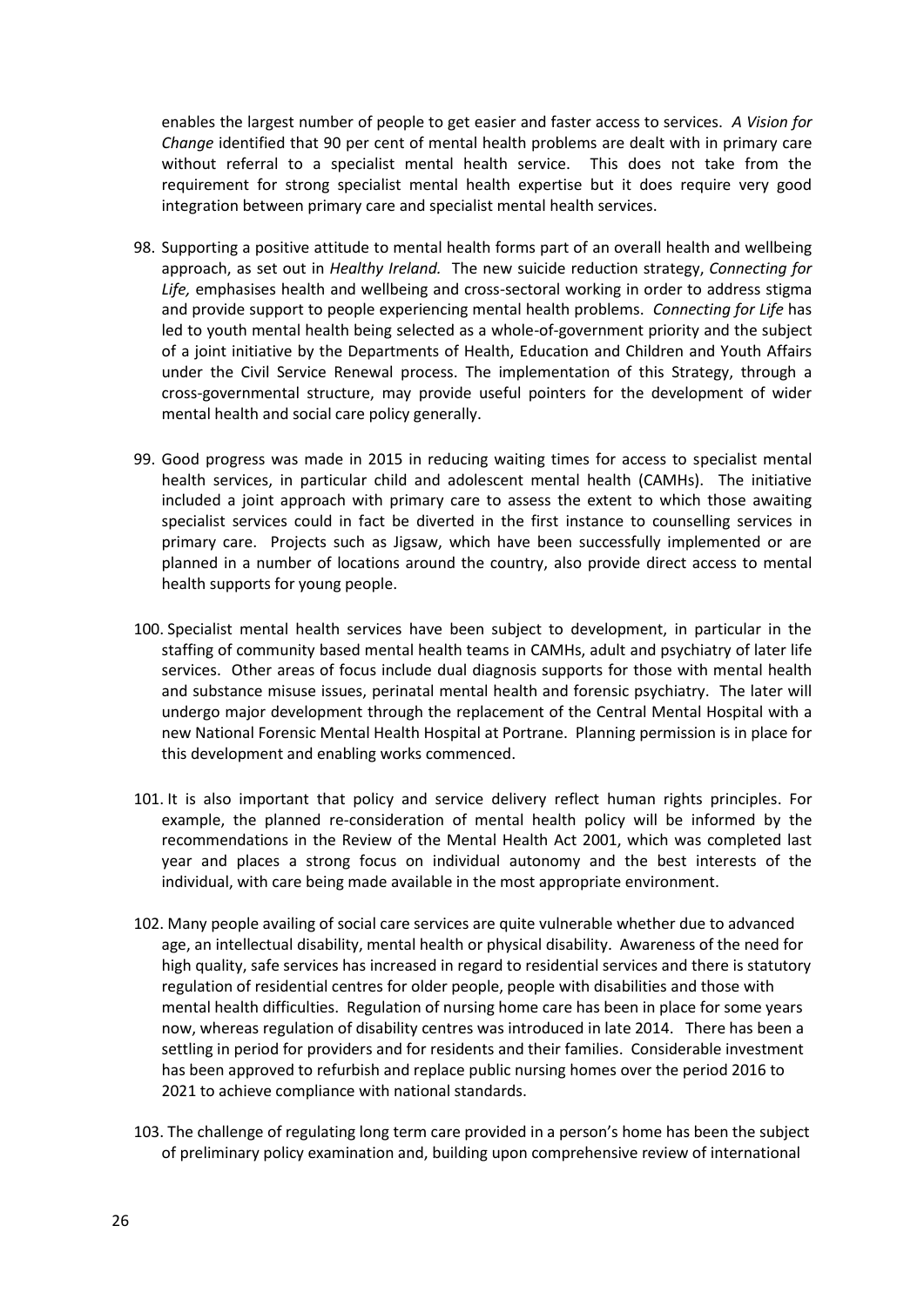approaches which is underway, it is intended to bring forward detailed legislative proposals to address this area.

- 104. Generally the funding of social care providers is on a block grant basis. The exception is the Nursing Home Support Scheme where applicants are subject to clinical and financial assessment and following approval they chose their preferred nursing home. Providers, including private nursing homes, are paid an agreed rate per person under the Scheme. A Review of the Nursing Home Support Scheme was completed last year. It identified increased funding requirements based upon demographic change over the period ahead and came up with a number of administrative recommendations which are being implemented.
- 105. There is an opportunity to explore funding models for community services where older people or those with disabilities have on-going long term care requirements. The degree of certainty and choice provided by the Nursing Homes Support Scheme for residential care is absent in other parts of social care and, while not directly replicable, could be the subject of further examination.
- 106. It is also essential that the planning and delivery of social care services is integrated within a wider range of supports provided by a range of other sectors (spanning public bodies and the voluntary sector) from public funds. This includes housing, education, employment and training, transport and planning of the built environment since these are essential supports for more independent and inclusive models for older people and those with disabilities or mental health needs. The national *Positive Ageing Strategy* seeks to formulate a crosssectoral approach to health and wellbeing and the active inclusion of older people as full citizens in communities. The objective is similar in relation to people with disabilities and those with mental health issues. Recent cross-sectoral initiatives on housing and employment for vulnerable groups in the social care area have great potential to support better integration in the community. There is further potential, for example, to promote innovative models of housing for older people which can contribute to independent living and reduce social isolation amongst older people. There is an opportunity to work with the Department of the Environment, Community and Local Government and local authorities to encourage and support such models. Overall, not just care but a range of public services should be provided at the appropriate level of complexity, consistent with mainstreaming and principles of equal citizenship.

#### **Suggested Action Areas – Social Care**

- (i) Develop services in line with national policy to promote mainstream community-based models of care, with greater integration with primary care, and taking account of demographic change.
- (ii) Improve access to therapeutic supports for children with disabilities based upon a consistent national approach to planning and organising services on a population basis, and appropriate investment.
- (iii) Work with the Departments of Children and Youth Affairs and Education and Skills to implement support children with special needs in participating in the free pre-school year.
- (iv) Implement the *Transforming Lives* Programme, incorporating the reports *New Directions: Review of HSE Adult Day Services* and *Time to Move on from Congregated Setting: A Strategy for Community Inclusion* to ensure those with disabilities are provided with individualised supports tailored to their needs.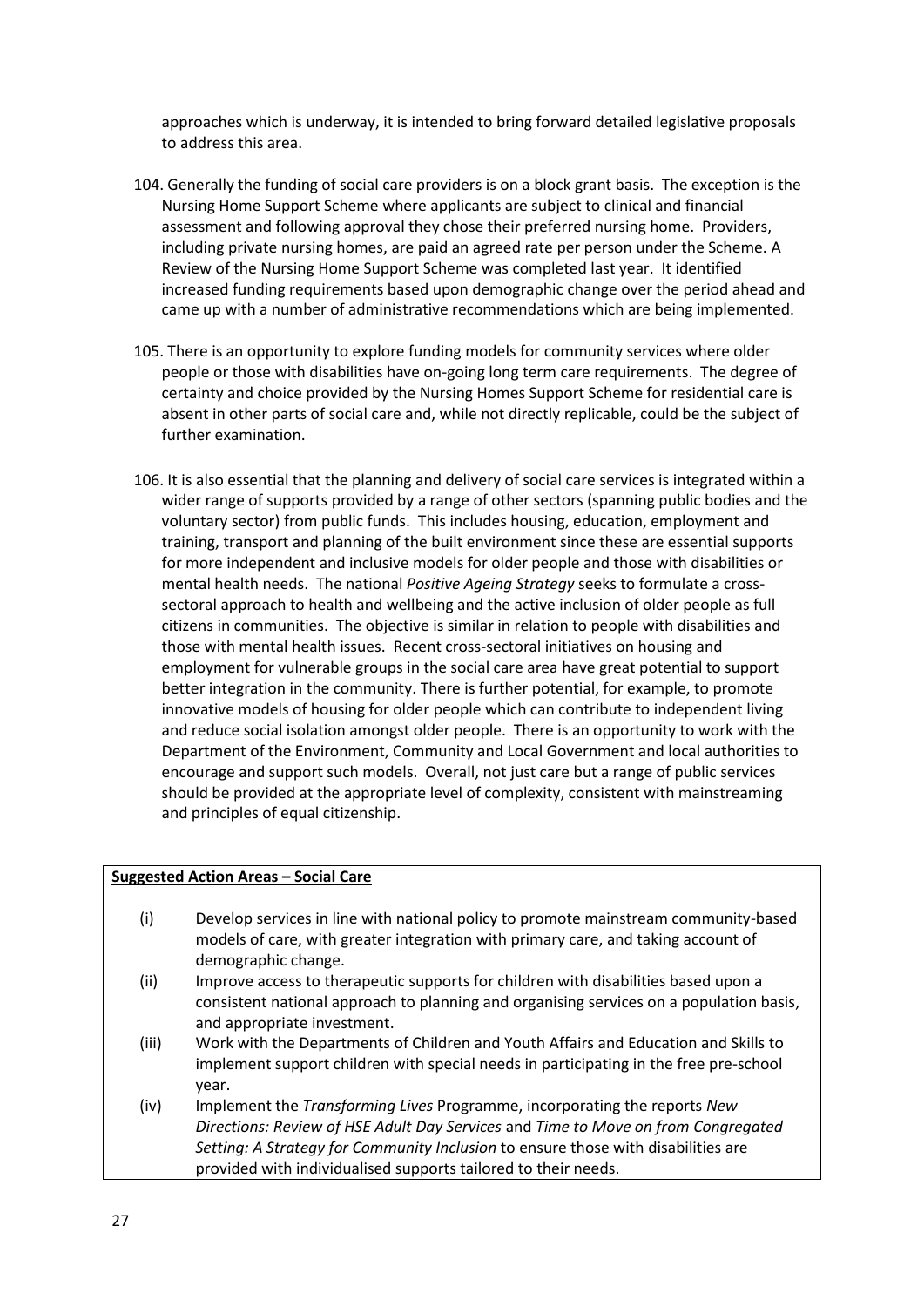(v) Conduct an international expert review of the implementation of the *Vision for Change* mental health policy and develop a new successor policy. (vi) Implement the *Connecting for Life* national suicide reduction strategy and work closely with the Department of Education and Skills and the Department of Children and Youth Affairs to promote youth mental health. (vii) Continue the development of mental health service based upon multi-disciplinary community-based mental health teams working closely with primary care services. (viii) Complete the new National Forensic Mental Health Hospital at Portrane allowing for the relocation of services from the Central Mental Hospital. (ix) Implement the recommendations of the Review of the Mental Health Act 2001, starting with the publication of a General Scheme and Heads of Bill by end 2016. (x) Complete the registration of public nursing homes and disability centres based upon revised standards and timetables. (xi) Review international approaches to the financing and regulation of short-term and longterm home care with a view to considering policy proposals. (xii) Work with other sectors to promote community-based supports for independent living including innovative housing options.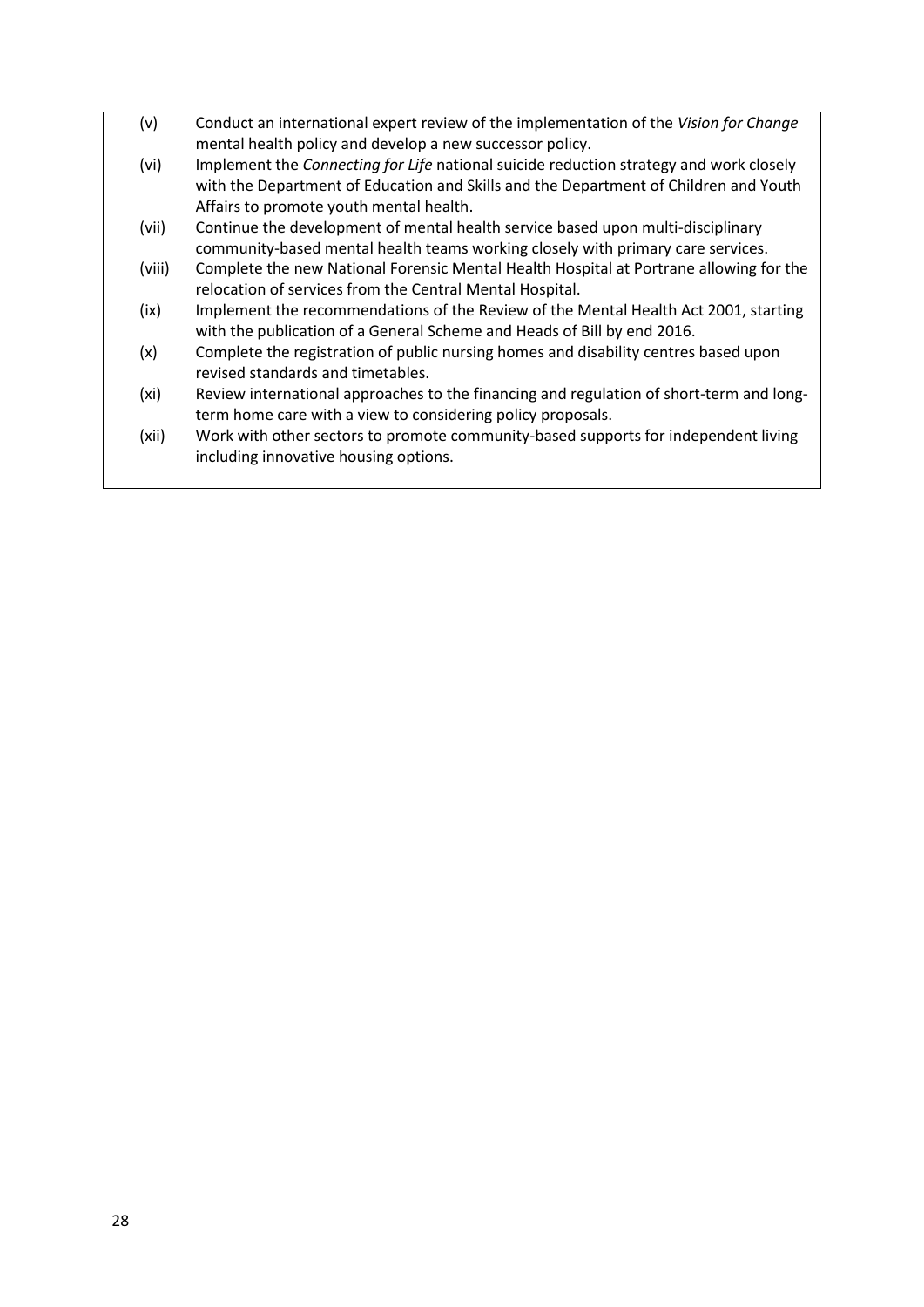## **Organisational and Other Supporting Reforms**

#### **Organisational Reforms**

- 107. The HSE is currently embarked on a major structural reform programme, including the creation of Hospital Groups and Community Health Organisations. This process, which has already significantly progressed, presents a number of important strategic issues.
- 108. Hospital Groups have their origins in the expert group chaired by Professor John Higgins which completed the report "*The Establishment of Hospital Groups as a Transition to Independent Hospital Trusts"* (known as The Report on Hospital Groups). This report was published in 2013 alongside *The Framework for Development – Securing the Future of Smaller Hospitals*. Both reports were approved by Government.
- 109. The Report on Hospital Groups recommended the establishment of six Hospital Groups as follows: Dublin North East; Dublin Midlands; Dublin East; South/South West; West/North West and Midwest. The Report also recommended the establishment of a Children's Hospital Group covering the acute paediatric services in Dublin. Each Hospital Group comprises between six and eleven hospitals and includes at least one major teaching hospital. Group CEOs are in place with filling of management teams advanced, although not complete in all cases. Chairs of Hospital Group interim Boards were identified but only two Groups (Midwest and West/North West) were provided with Boards and the term of office of these two Boards is coming to an end. There is a need to finalise decisions on these matters and provide interim Boards with a clear mandate consistent with the developmental and legislative process required to achieve distinct operational and legal entities and the need in the interim to fully comply with current statutes.
- 110. In 2013, at the same time as the launch of The Report on Hospital Groups, the HSE initiated a review of the organisation of community based services. This was necessary to address the questions raised for the HSE's existing geographic management arrangements whereby hospitals and community services were organised into 17 Integrated Service Areas. The review considered the number, scale and geographic boundaries for the organisation of primary and community health services and the associated governance and management arrangements. The process involved wide consultation with health service staff and representative groups, a review of historical arrangements for the delivery of communitybased services in Ireland and a review of international experience in developing integrated care.
- 111. The report, *Community Healthcare Organisations – Report and Recommendations of the Integrated Service Area Review Group*, was published in October 2014 and outlined how health services, outside of acute hospitals, were to be organised and managed. The report led to the establishment of nine CHOs for the delivery of community healthcare services. Other recommendations included the development of 90 primary care networks (with approx. 10 such networks per CHO and each network covering a population of approximately 50,000 people) with better and more integrated access to specialised services in social care, mental health and health and well-being.
- 112. A notable feature of these reforms is that the Hospital Groups and CHOs do not geographically align. This non-alignment is not ideal for the purposes of assessing population health needs and achieving integration between services and merits further consideration in advance of the next phase of implementation. There is likely to be potential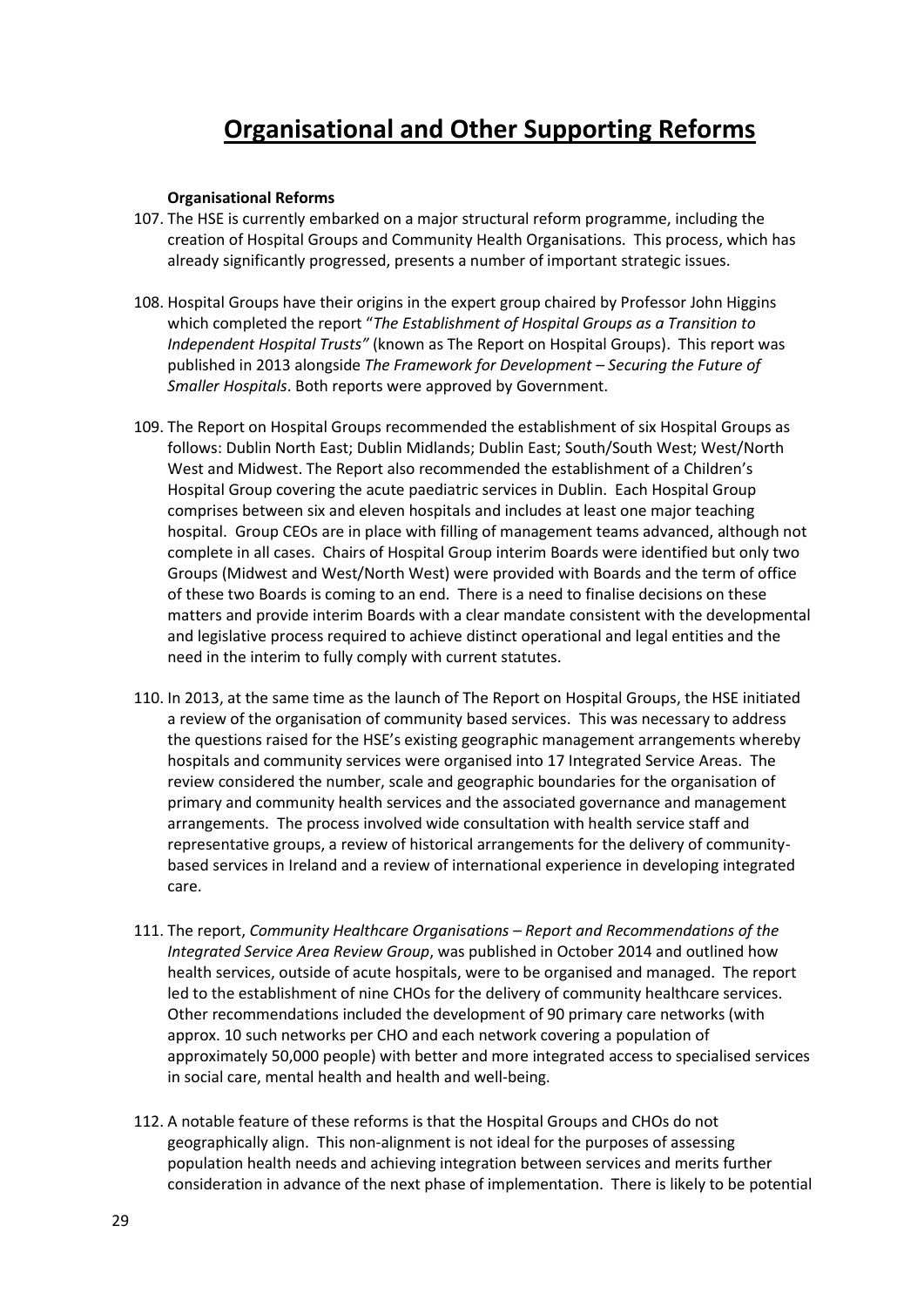to improve the geographic alignment of Hospital Groups with Community Health Organisations without undue delay to the overall reform process.

- 113. The development of the new structures also raises questions about the long-term future of what remains of the HSE. Or, put another way, what central executive agency will be required once the Hospital Groups and CHOs are fully functional and what will be its role and functions? A number of models are possible, depending on the level of autonomy that is envisaged for the new entities, and the accountability mechanisms that are deemed to be desirable. It seems likely that, at a minimum, there will be a continuing requirement for a central agency with a strong commissioning function and strategic 'back-office' functions, but there are many issues of detail that require to be worked through.
- 114. The existing governance structure of the HSE was devised as a temporary construct for an interim period. The original HSE Board was disbanded in 2011 and in due course was replaced with a Directorate made up of senior HSE executives. This is a relatively unusual model taken from public bodies with narrower mandates and not proven in a health care context internationally. There is a need to consider this issue in the short term as part of an overall approach to transitioning to a system with more devolved accountability amongst a number of delivery organisations with their own distinct governance but overseen by a body which adds value and manages national responsibilities.

#### **Value for Money and Performance Incentives**

- 115. Public spending on health is over €13 billion and represents 24% of expenditure on public services. It is essential that the best possible value from the resources available is achieved. The largest component of health expenditure is represented by the pay costs of staff. While pay rates are set as part of public service wide pay determination processes, the level of staff and the mix of professionals is subject to decision within the overall available Health budget. In a situation of financial constraints and global shortage of particular health professionals it is important that as a country we achieve an optimum skill mix, a positive work environment to attract and retain staff and very good output from all the staff resources deployed. In recent years there has been a focus on particular professions including, for example, the MacCraith Report on Medical Training and Career Structures. This is also need to have an overall approach encompassing the diverse professions that make up the health service. Therefore, the Department of Health is overseeing the development of a Health Workforce Planning Framework in association with the HSE, the education sector and professional regulators to guide the planning of the health workforce into the future.
- 116. In the case of nursing, the Taskforce on Staffing and Skill Mix for Nursing has devised a framework to determine optimum nurse staffing and skill mix including amongst healthcare assistants. The framework uses evidence-based methodologies to determine the optimum nursing workforce that will reduce variation in nurse staffing levels and provide for a more stable workforce responsive to patient need. This framework is being piloted in a number of acute hospital sites this year. For the first time there will be an agreed objective and evidenced based tool to determine nursing staff levels on each ward required to deliver high quality, safe care.
- 117. As well as promoting the optimum skill mix amongst existing professional grades there is also an opportunity to consider the introduction of new grades from those found in other health care systems in areas such as theatre assistants and physician assistants.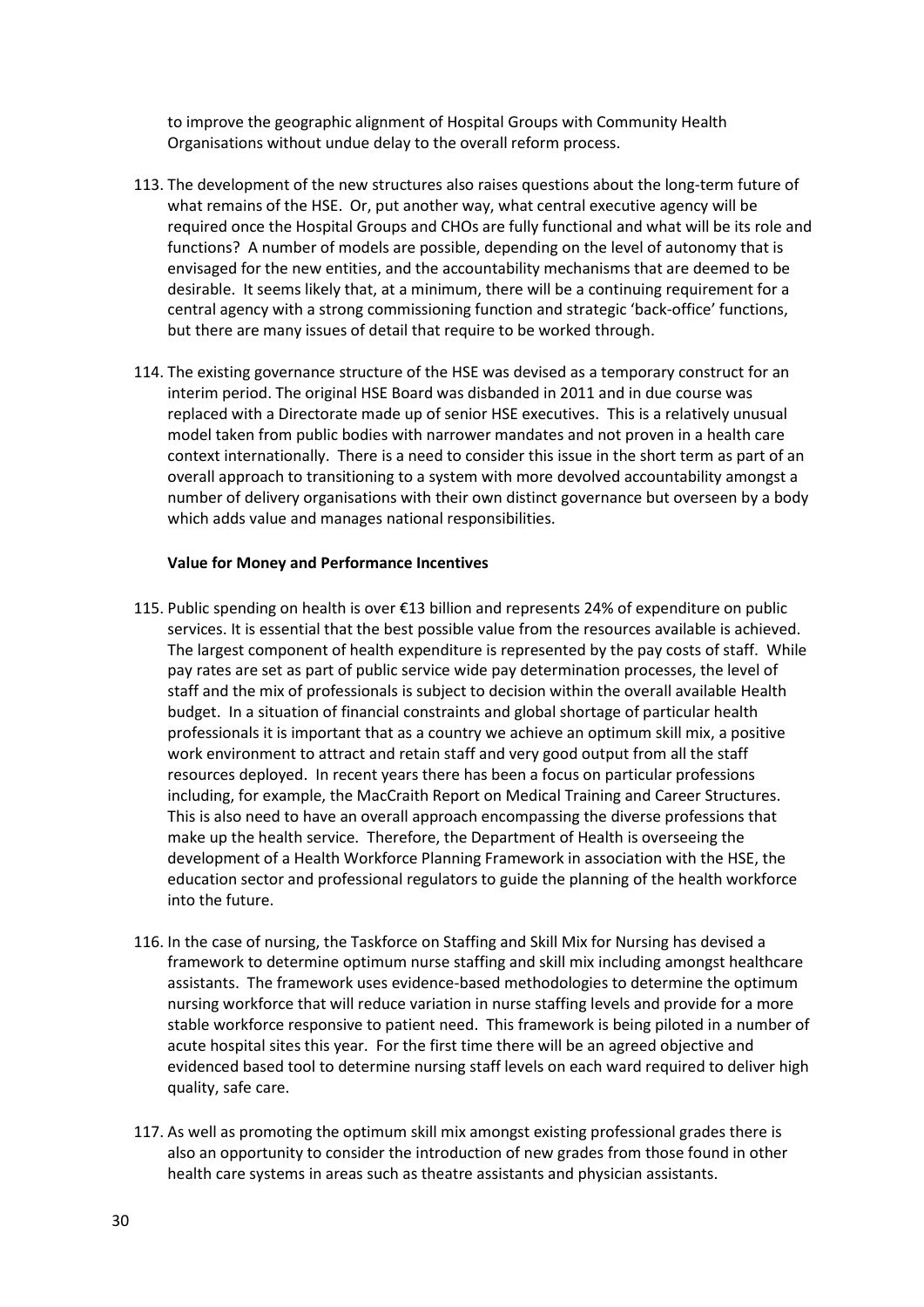- 118. Another significant area of spending is pharmaceuticals. The Department of Health, in conjunction with the Department of Public Expenditure and Reform and the HSE, is seeking to conclude a new agreement with the Irish Pharmaceutical Healthcare Association (IPHA) which secures competitive pricing arrangements for existing and new drugs. Other initiatives taken in recent years to achieve greater value from pharmaceutical expenditure include the introduction of generic substitution and reference pricing. Expenditure on the overall supply chain for pharmaceuticals was also reduced significantly as a result of fee reductions for community pharmacists introduced using the Financial Emergency in the Public Interest (FEMPI) Act. With public expenditure of €1.8 billion in this area it is essential the pricing is as competitive as possible while facilitating continued access to therapies with proven health benefits.
- 119. Under the new public spending code the Department is required to work with the HSE on the rolling value for money assessment of spending programmes. This will be a significant undertaking given the range of programmes and scale of spending in health.
- 120. Development of accurate measurement of costs and activity in particular areas is essential in assessing value and opens up the possibility to move away from historic budgets and reward hospitals and other providers for performance. Significant work is underway to implement Activity Based Funding in the hospital sector which would firmly tie budgets to productivity. Initiatives such as Activity Based Funding offer a means of basing budgets on objective criteria and supplying providers with an incentive to deliver the best value possible within the resources available.
- 121. Ireland operates a system of voluntary private health insurance, which is regulated by the state insofar as it is a community-rated market, backed up by a system of risk-equalisation. Private health insurance is an important driver of activity in the system, in a way which is often commented on, but imperfectly understood. It is widely believed, for example, that private health insurance is relevant to the incentives and working patterns of some hospital consultants. It may also be a driver of cost in the system if claims costs are not adequately controlled. At a minimum, therefore, the private health insurance system needs to be a facilitator of integrated care and value for money.
- 122. The use of private hospitals and other private providers is a feature of acute services (mostly related to elective waiting lists), mental health, nursing homes and home care amongst other areas. The evolution away from one hierarchical, directly managed service delivery organisation to a national body with commissioning expertise may open up the opportunity to develop the capability to better align the activities of private providers with overall population health needs and to ensure value is achieved in any such arrangements.

#### **Information Technology**

123. Information technology is an essential tool in the modernisation of health service delivery and in facilitating the connection required amongst service users, professionals and organisations to achieve integrated care. The Irish health system is starting from a modest base but has the advantage of learning from the experience of other countries, both positive and negative. A number of important elements have recently been put into place such that there is very good grounds for optimism about the contribution which ICT can make during this next phase of health reform. The Office of the Chief Information Officer and the eHealth Council are in place equipping the health service with considerable ICT leadership and expertise. An overall eHealth Strategy was published in 2014 with work underway to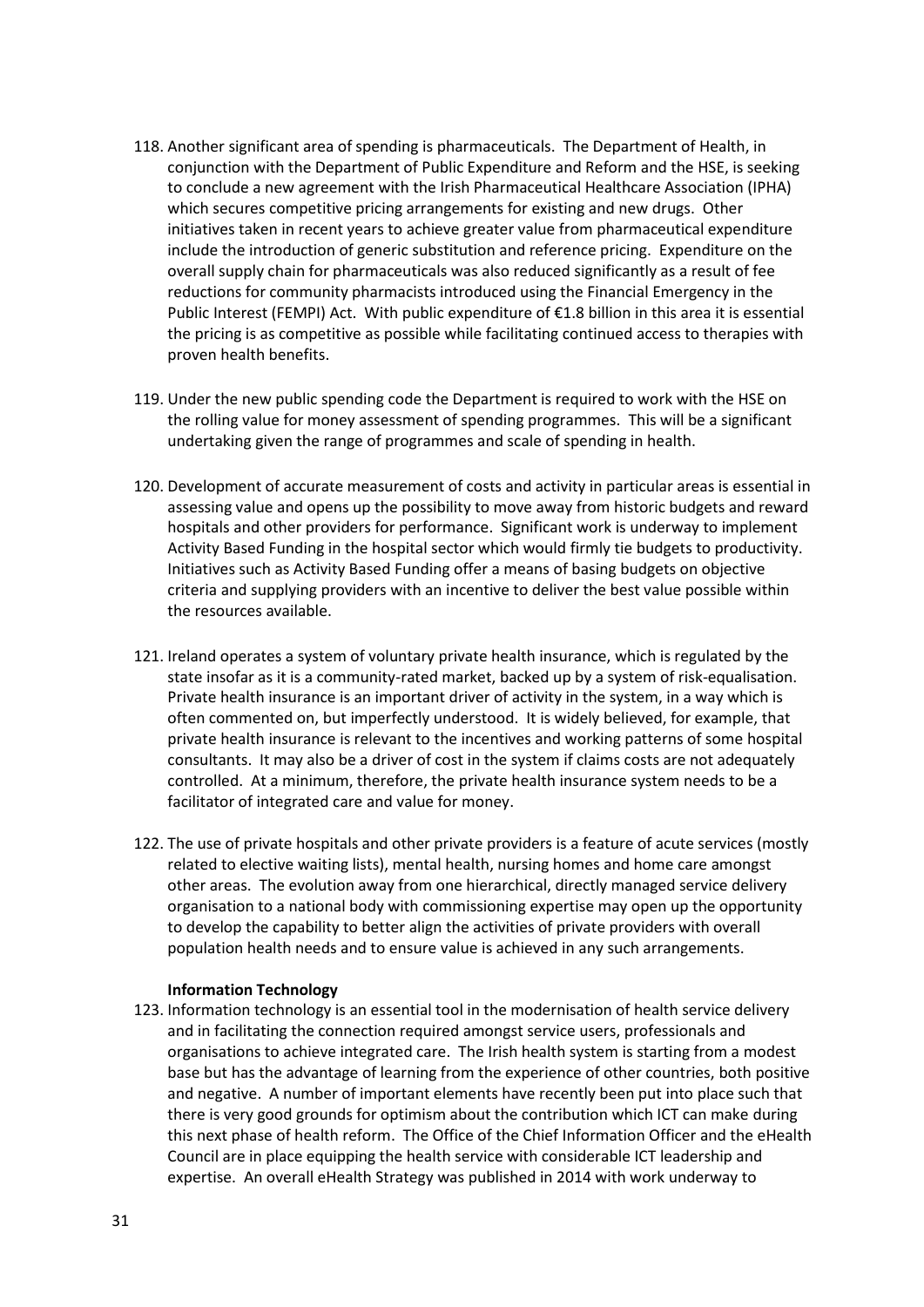develop further detail on operational priorities, timelines and costs. The Health Identifier Act has been enacted providing the legal basis for a single health identifier for every member of the public to facilitate electronic usage of their information when accessing health services. The capital budget for ICT has been increased by 38%, though at €55m annually it still lags behind industry standards. A plan for further developing the staff expertise available within the Office of the Chief Information Officer has been finalised and funding provided for its implementation in the current year.

#### **Leadership & Management Capability**

124. The health service like other parts of the public service is emerging from a period of significant curtailment of recruitment and training and development programmes. During this period many experienced leaders left through retirement or external recruitment without the opportunity for new talent to be introduced and operational pressures requiring the filling of critical vacancies through redeployment of available personnel. Health care is recognised internationally as amongst the most demanding work environments in which to lead and manage. It is made up of a very diverse and often highly qualified professional workforce but the distinct skills of leadership and management tend not to form part of the early careers of such professionals. Therefore, provision of internal development opportunities – matched to skills, experience and potential – and the introduction of new talent will be essential in expanding the pipeline of current and future health service leaders.

#### **Change management**

125. The nature of the challenge in health and the scale of reform required to measure up to public expectations are such as to make this one of the largest change management projects ever undertaken in the Irish public sector. Failure to recognise this sufficiently and to deploy the necessary programme management expertise and resources for an undertaking of this scale will lead to unfulfilled promises, loss of credibility and the risk of negative consequences for ongoing service delivery. Work is underway in the Department and the HSE to design a programme management approach to this major change agenda which is equivalent to the task. Early consideration will need to be given to Government priorities and the change implications in ensuring implementation arrangements are suitable for the task.

#### **Suggested Action Areas – Organisational and Other Reforms**

- i. Consider the potential to improve the geographic alignment of Hospital Groups with Community Health Organisations in advance of the next stage of implementation.
- ii. Develop an overall health service design to include national functions, such as commissioning and shared services, which will not be devolved to Hospital Groups and Community Health Organisations.
- iii. Review the HSE Directorate governance arrangements as provided for in legislation and, based upon the potential role for national functions in the overall health service design, put in place appropriate governance arrangements
- iv. Implement Phase I of the Taskforce on Staffing and Skill Mix in Nursing and commence preparatory work for Phase II in Emergency Department Settings, the Strategic Review of Medical Training and Career Structures and complete an overall Health Workforce Planning Framework.
- v. Secure a competitive supply chain for pharmaceuticals used under community drugs schemes and in hospitals.
- vi. Implement funding models based upon objective measurement that provide